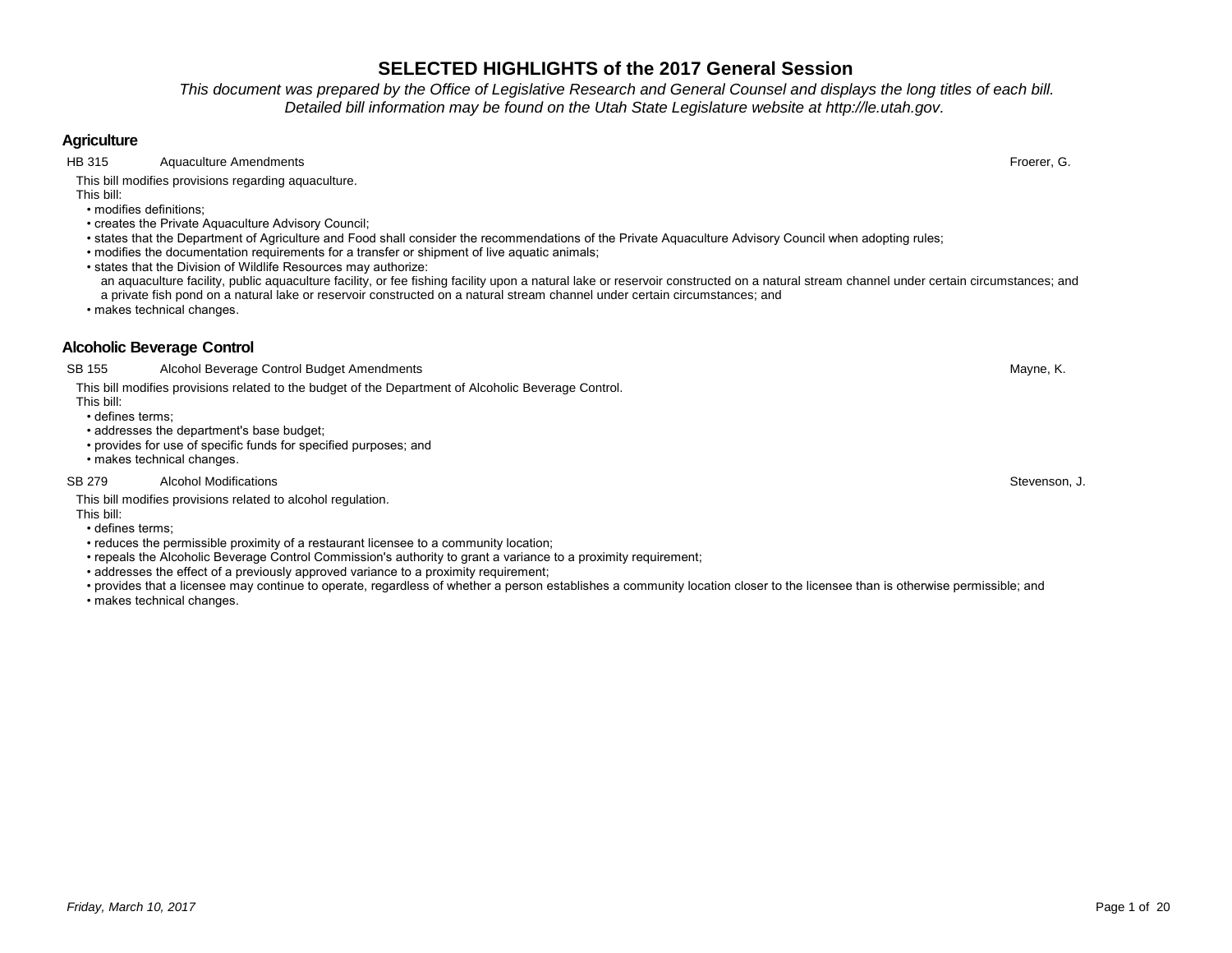*This document was prepared by the Office of Legislative Research and General Counsel and displays the long titles of each bill. Detailed bill information may be found on the Utah State Legislature website at http://le.utah.gov.* 

### **Bonds**

SB 9 Revenue Bond and Capital Facilities Amendments Harper, W.

This bill authorizes certain state agencies and institutions to issue revenue bonds and amends provisions relating to capital facilities. This bill:

• defines terms;

- provides for the appointment of a director of the State Building Board;
- modifies the State Building Board's rulemaking authority;
- exempts facility programming from certain appropriations requirements;
- authorizes the State Building Ownership Authority to issue revenue bonds as follows:
- up to \$5,451,800 for constructing a southwest Salt Lake County liquor store; and
- up to \$5,451,800 for constructing a Farmington liquor store; and
- authorizes the Board of Regents to issue revenue bonds as follows:
- up to \$8,250,000 for constructing an expansion of the University Guest House at the University of Utah;
- up to \$4,700,000 for constructing an expansion of the Legend Solar Stadium at Dixie State University; and
- up to \$190,000,000 for constructing the Medical Education and Discovery Complex and Rehabilitation Hospital at the University of Utah; and
- up to \$16,000,000 for constructing the Human Performance Center at Dixie State University;
- authorizes the Dixie Applied Technology College to enter into a lease-purchase agreement to provide up to \$9,505,300 for the Industrial Building for the Dixie Applied Technology College; and

• makes technical and conforming changes.

## **Controlled Substances**

| HB 50      | <b>Opioid Prescribing Regulations</b>                                                                                                                                                                                                                                                                             | Ward, R.   |
|------------|-------------------------------------------------------------------------------------------------------------------------------------------------------------------------------------------------------------------------------------------------------------------------------------------------------------------|------------|
| This bill: | This bill amends the Division of Occupational and Professional Licensing Act related to the prescribing of certain controlled substances.                                                                                                                                                                         |            |
|            | . limits the number of days for which an opiate may be prescribed for certain individuals:<br>• removes an outdated provision from the Utah Controlled Substances Act related to opiate prescribing; and<br>• amends provisions of the Controlled Substance Database Act related to provider use of the database. |            |
| HB 66      | Opiate Overdose Response Act Amendments                                                                                                                                                                                                                                                                           | Moss, C.   |
| This bill: | This bill amends civil liability in the Opiate Overdose Response Act.                                                                                                                                                                                                                                             |            |
|            | • identifies the persons who are not civilly liable when administering an opiate antagonist under certain circumstances;<br>• permits an overdose outreach provider to furnish an opiate antagonist to another overdose outreach provider; and<br>• makes technical changes.                                      |            |
| HB 146     | Partial Filling of a Schedule II Controlled Substance Prescription                                                                                                                                                                                                                                                | Barlow, S. |
| This bill: | This bill addresses the partial filling of prescriptions for Schedule II controlled substances.                                                                                                                                                                                                                   |            |

• provides definitions;

 • requires that the partial filling of a Schedule II controlled substance prescription for certain patients must be made in accordance with federal law and rules made by the Division of Occupational and Professional Licensing; and

• requires rulemaking.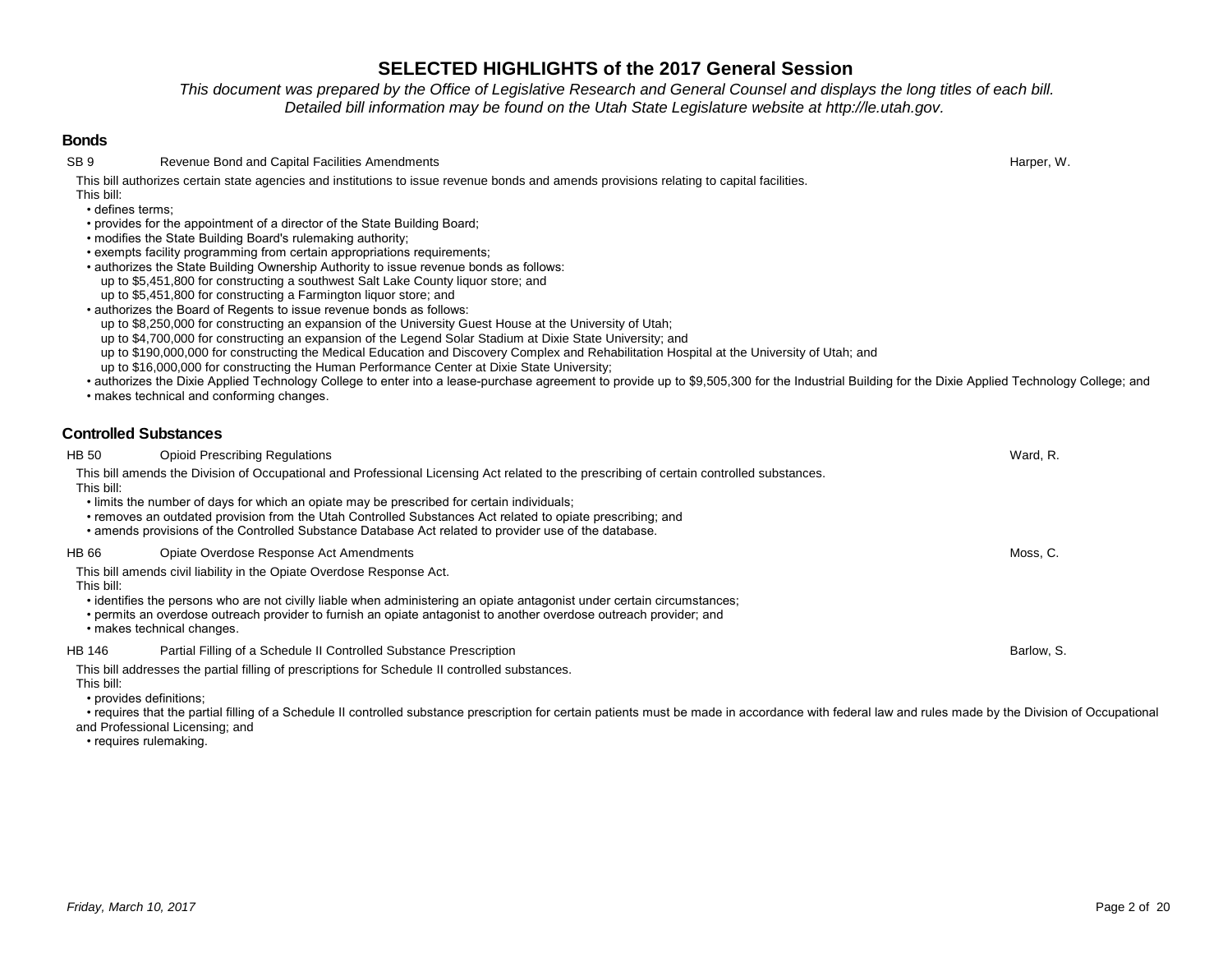*This document was prepared by the Office of Legislative Research and General Counsel and displays the long titles of each bill. Detailed bill information may be found on the Utah State Legislature website at http://le.utah.gov.* 

#### HB 175 Opioid Abuse Prevention and Treatment Amendments Eliason, S.

This bill requires controlled substance prescribers to receive training in a nationally recognized opioid abuse screening method and requires reimbursement for the screening services. This bill:

- requires controlled substance prescribers to receive training in a nationally recognized opioid abuse screening method;
- permits controlled substance prescribers to fulfill continuing education requirements through training in the screening method;
- permits controlled substance prescribers who receive a DATA 2000 waiver to use the waiver to fulfill certain continuing education requirements;
- requires Medicaid reimbursement to health care providers for screening services;
- requires the Public Employees' Benefit and Insurance Program to reimburse health care providers for screening services; and

• makes technical changes.

#### HB 286 Essential Treatment and Intervention Act Christensen, L.

This bill establishes a process for an individual suffering from a substance use disorder to receive court-ordered essential treatment and intervention. This bill:

• defines terms;

- enacts the Essential Treatment and Intervention Act; and
- establishes a system for court-ordered essential treatment and intervention for an individual suffering from a substance use disorder.

### **Domestic Violence**

HB 206 Domestic Violence -- Weapons Restrictions Communications Communications Communications Communications Communications Communications Communications Communications Communications Communications Communications Communic

This bill amends provisions relating to certain weapons restrictions relating to domestic violence. This bill:

• expands the scope of a Category II restricted person to include:

a person who is subject to a protective order or child protective order; and

a person who has been convicted of assault or aggravated assault against a cohabitant.

### **Economic Development**

HB 405 Hydrogen Fuel Production Incentives Sagers, D. Sagers, D. Sagers, D. Sagers, D. Sagers, D. Sagers, D. Sagers, D. Sagers, D. Sagers, D. Sagers, D. Sagers, D. Sagers, D. Sagers, D. Sagers, D. Sagers, D. Sagers, D. Sag

This bill provides potential incentives for the production of hydrogen fuel.

This bill:

- expands the uses for money in the Community Impact Fund to include a plant for the production of hydrogen for zero emission motor vehicles; and
- provides for an oil and gas severance tax credit for a taxpayer that produces natural gas for use in the production of hydrogen fuel for zero emission motor vehicles.

#### SB 267 Utah Rural Jobs Act Okerlund, R.

This bill enacts the Utah Rural Jobs Act.

This bill:

- defines terms;
- provides a state nonrefundable tax credit for investments in eligible small businesses primarily located in rural counties;

• authorizes the state to approve up to \$24,360,000 in tax credits if \$42,000,000 is invested in certain small businesses in the state;

• provides the requirements for the Governor's Office of Economic Development to approve a rural investment company, whose investors may qualify for a tax credit; and

• provides the requirements for receiving a tax credit certificate from the Governor's Office of Economic Development related to a contribution to a rural investment company.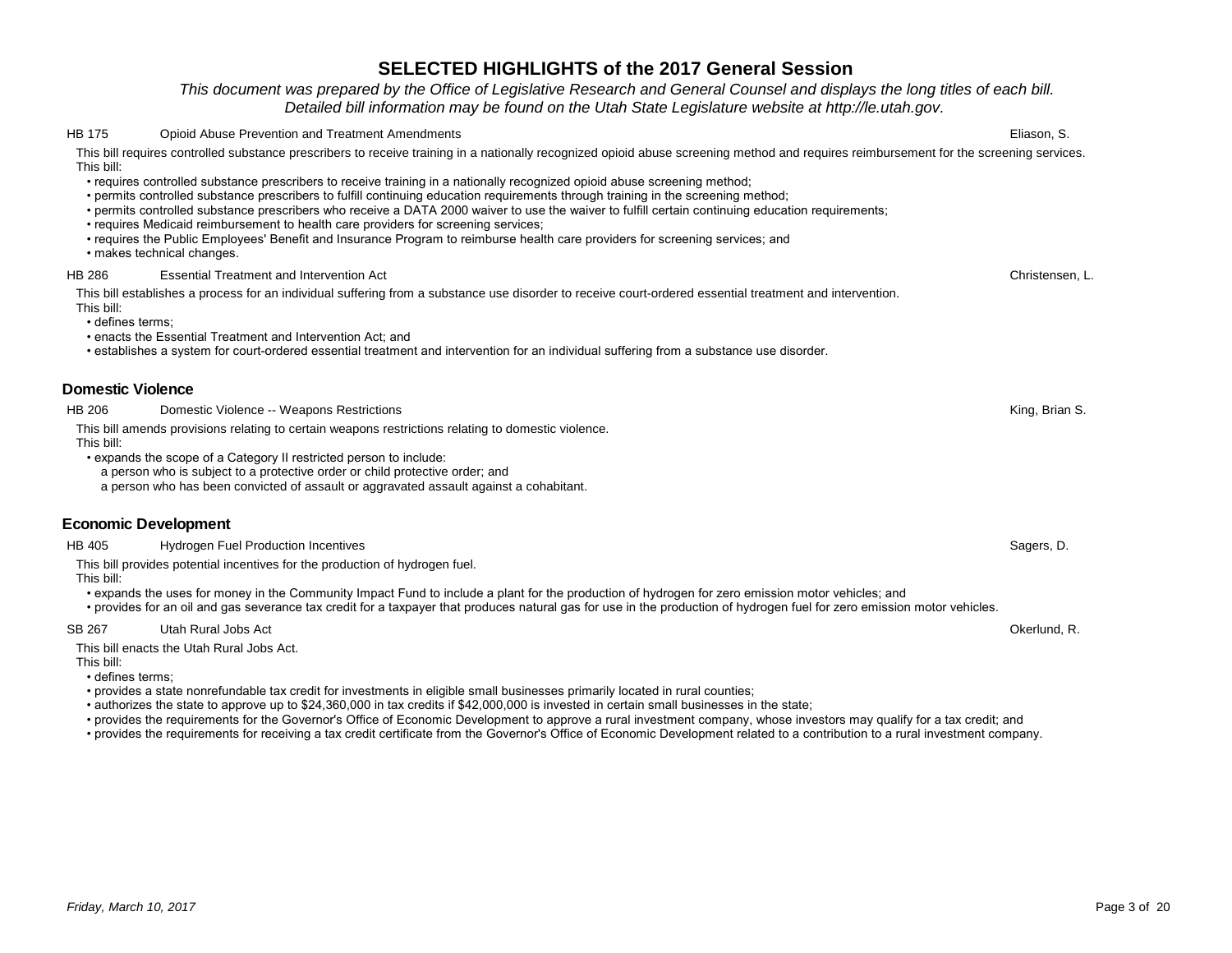*This document was prepared by the Office of Legislative Research and General Counsel and displays the long titles of each bill. Detailed bill information may be found on the Utah State Legislature website at http://le.utah.gov.* 

| <b>Education</b>                                                                                                                                                                                                                                                                                                                                                                                                                                                                                                                                                                                                                                                                                                                                                                                                                                                             |              |
|------------------------------------------------------------------------------------------------------------------------------------------------------------------------------------------------------------------------------------------------------------------------------------------------------------------------------------------------------------------------------------------------------------------------------------------------------------------------------------------------------------------------------------------------------------------------------------------------------------------------------------------------------------------------------------------------------------------------------------------------------------------------------------------------------------------------------------------------------------------------------|--------------|
| <b>HB 92</b><br><b>Physical Restraint in Schools</b><br>This bill amends provisions related to the use of physical restraint in schools.<br>This bill:                                                                                                                                                                                                                                                                                                                                                                                                                                                                                                                                                                                                                                                                                                                       | Moss, C.     |
| · defines terms;<br>• amends provisions related to the infliction of corporal punishment on a student;<br>• amends provisions related to the use of physical restraint in schools;<br>• amends provisions related to a student who willfully defaces or otherwise injures school property; and<br>• makes technical and conforming changes.                                                                                                                                                                                                                                                                                                                                                                                                                                                                                                                                  |              |
| <b>HB 168</b><br>Kindergarten Supplemental Enrichment Program                                                                                                                                                                                                                                                                                                                                                                                                                                                                                                                                                                                                                                                                                                                                                                                                                | Snow, V.L.   |
| This bill establishes the kindergarten supplemental enrichment program.<br>This bill:<br>· defines terms;<br>• establishes the kindergarten supplemental enrichment program;<br>• requires the State Board of Education to:                                                                                                                                                                                                                                                                                                                                                                                                                                                                                                                                                                                                                                                  |              |
| develop kindergarten entry and exist assessments for use in a kindergarten supplemental enrichment program; and<br>administer a grant program to support certain kindergarten supplemental enrichment programs; and<br>• gives rulemaking authority.                                                                                                                                                                                                                                                                                                                                                                                                                                                                                                                                                                                                                         |              |
| <b>HB 413</b><br>Public School Membership in Associations                                                                                                                                                                                                                                                                                                                                                                                                                                                                                                                                                                                                                                                                                                                                                                                                                    | Gibson, F.   |
| This bill enacts language governing a public school's membership in certain associations.<br>This bill:<br>• defines terms:<br>• prohibits a public school from membership in certain associations after July 1, 2017;<br>• establishes requirements for the membership of an association governing body;<br>• requires an association to provide certain reports to the State Board of Education;<br>• requires an association to follow certain budgetary procedures;<br>• establishes an appeals panel to hear an appeal of certain decisions by an association;<br>• requires an association to comply with:<br>Title 52, Chapter 4, Open and Public Meetings Act;<br>Title 63G, Chapter 2, Government Records Access and Management Act; and<br>Title 67, Chapter 16, Utah Public Officers' and Employees' Ethics Act; and<br>· makes technical and conforming changes. |              |
| SB 127<br>State Board of Education Amendments<br>This bill modifies provisions relating to the State Board of Education.<br>This bill:<br>• modifies a provision relating to the supervision of the director of the Division of Facilities Construction and Management over projects of the State Board of Education;<br>• includes the State Board of Education as an educational procurement unit that is a procurement unit with independent procurement authority;<br>• removes State Board of Education employees from certain overtime provisions;<br>• expands the category of State Board of Education employees who are exempt from certain classification provisions; and<br>• exempts certain State Board of Education employees from career service provisions.                                                                                                  | Millner, A.  |
| SB 196<br><b>Health Education Amendments</b><br>This bill amends provisions related to health instruction in public schools.<br>This bill:<br>• repeals language prohibiting the advocacy of homosexuality in health instruction; and                                                                                                                                                                                                                                                                                                                                                                                                                                                                                                                                                                                                                                        | Adams, J. S. |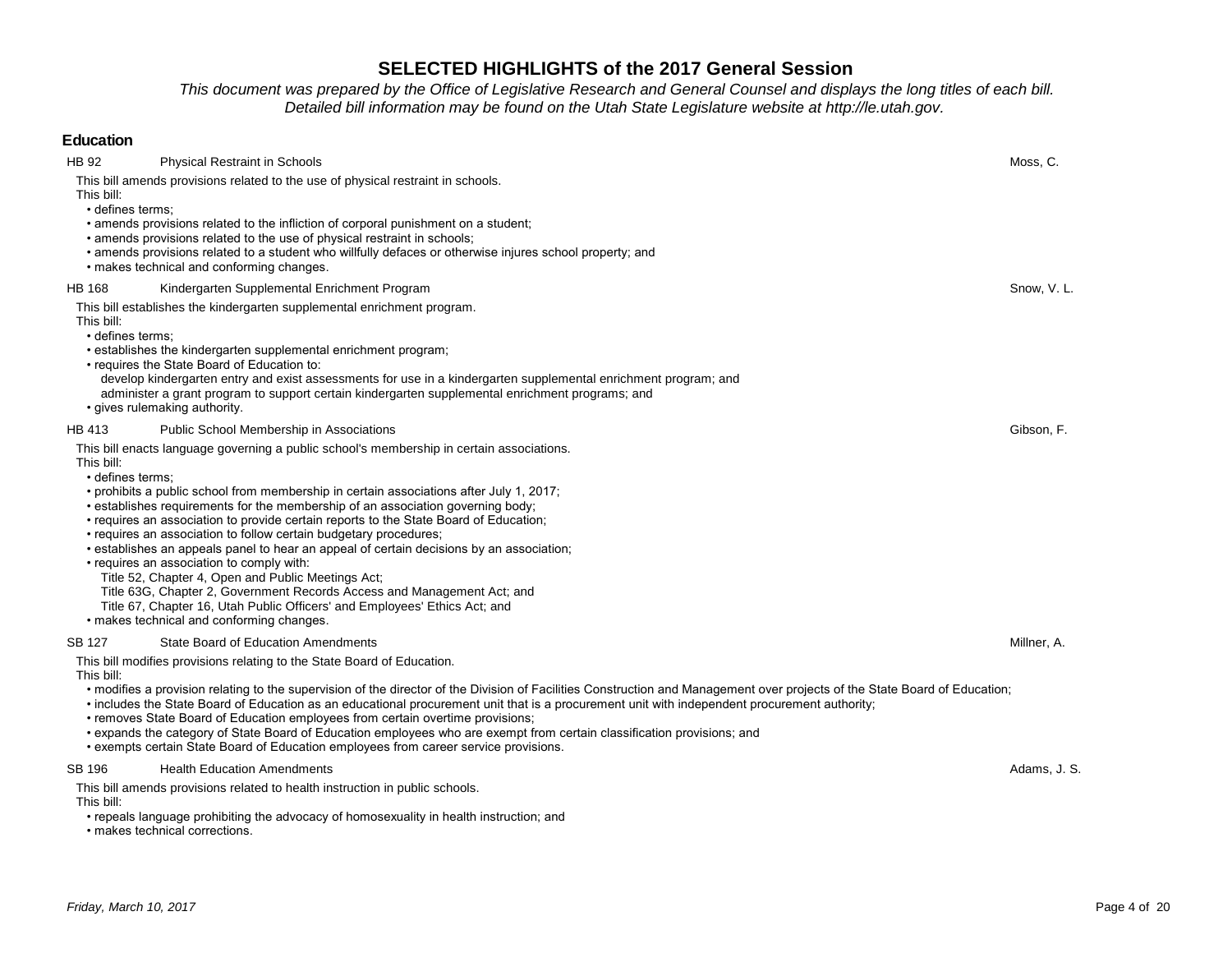## *This document was prepared by the Office of Legislative Research and General Counsel and displays the long titles of each bill. Detailed bill information may be found on the Utah State Legislature website at http://le.utah.gov.*

| <b>SB 220</b>    | Student Assessment and School Accountability Amendments                                                                                                                                                                                                                                                                                                      | Millner, A.  |  |  |  |
|------------------|--------------------------------------------------------------------------------------------------------------------------------------------------------------------------------------------------------------------------------------------------------------------------------------------------------------------------------------------------------------|--------------|--|--|--|
|                  | This bill amends and enacts provisions related to assessments and accountability in the public education system.                                                                                                                                                                                                                                             |              |  |  |  |
| This bill:       |                                                                                                                                                                                                                                                                                                                                                              |              |  |  |  |
|                  | • defines terms:<br>• repeals outdated references to the Utah Performance Assessment System for Students or "U-PASS";                                                                                                                                                                                                                                        |              |  |  |  |
|                  | • amends provisions related to the administration of statewide assessments;                                                                                                                                                                                                                                                                                  |              |  |  |  |
|                  | • enacts provisions related to a high school assessment;                                                                                                                                                                                                                                                                                                     |              |  |  |  |
|                  | • repeals and reenacts provisions related to:                                                                                                                                                                                                                                                                                                                |              |  |  |  |
|                  | State Board of Education duties related to assessments; and<br>standards assessments:                                                                                                                                                                                                                                                                        |              |  |  |  |
|                  | • amends other provisions related to assessments;                                                                                                                                                                                                                                                                                                            |              |  |  |  |
|                  | • establishes a school accountability system;                                                                                                                                                                                                                                                                                                                |              |  |  |  |
|                  | • enacts provisions related to the school accountability system, including provisions related to:<br>the indicators and calculation of points used to determine a school's rating under the school accountability system;                                                                                                                                    |              |  |  |  |
|                  | required rulemaking by the board; and                                                                                                                                                                                                                                                                                                                        |              |  |  |  |
|                  | required reports:                                                                                                                                                                                                                                                                                                                                            |              |  |  |  |
|                  | • repeals and reenacts, for technical purposes, provisions related to youth suicide prevention training; and                                                                                                                                                                                                                                                 |              |  |  |  |
|                  | • makes technical and conforming changes.                                                                                                                                                                                                                                                                                                                    |              |  |  |  |
| <b>Elections</b> |                                                                                                                                                                                                                                                                                                                                                              |              |  |  |  |
| <b>HB 204</b>    | <b>Presidential Primary Amendments</b>                                                                                                                                                                                                                                                                                                                       | Arent, P.    |  |  |  |
|                  | This bill requires that the state hold a presidential primary election every four years.                                                                                                                                                                                                                                                                     |              |  |  |  |
| This bill:       |                                                                                                                                                                                                                                                                                                                                                              |              |  |  |  |
|                  | • requires the Legislature to fund a presidential primary election; and<br>• permits a political party to participate in a presidential primary election.                                                                                                                                                                                                    |              |  |  |  |
|                  |                                                                                                                                                                                                                                                                                                                                                              |              |  |  |  |
| SB 152           | <b>Municipal Mayoral Term Amendments</b>                                                                                                                                                                                                                                                                                                                     | Iwamoto, J.  |  |  |  |
| This bill:       | This bill allows certain cities to set an alternative election schedule to fill the office of city mayor.                                                                                                                                                                                                                                                    |              |  |  |  |
|                  | • allows certain cities to set an alternative election schedule to fill the office of city mayor; and                                                                                                                                                                                                                                                        |              |  |  |  |
|                  | · makes technical changes.                                                                                                                                                                                                                                                                                                                                   |              |  |  |  |
|                  | <b>Electronic Information</b>                                                                                                                                                                                                                                                                                                                                |              |  |  |  |
| SB 194           | Utah Data Research Center Act                                                                                                                                                                                                                                                                                                                                | Anderegg, J. |  |  |  |
|                  | This bill enacts provisions related to data research.                                                                                                                                                                                                                                                                                                        |              |  |  |  |
| This bill:       |                                                                                                                                                                                                                                                                                                                                                              |              |  |  |  |
|                  | · defines terms;                                                                                                                                                                                                                                                                                                                                             |              |  |  |  |
|                  | • establishes the Utah Data Research Center as a program within the Workforce Research and Analysis Division within the Department of Workforce Services;<br>• requires the State Board of Education, the State Board of Regents, the Utah College of Applied Technology, the Department of Workforce Services, and the Department of Health to contribute   |              |  |  |  |
|                  | data to a data research program used by the Utah Data Research Center;                                                                                                                                                                                                                                                                                       |              |  |  |  |
|                  | • directs the director of the Workforce Research and Analysis Division to hire data scientists, data technology experts, and data security experts; and                                                                                                                                                                                                      |              |  |  |  |
|                  | • directs the Utah Data Research Center to:                                                                                                                                                                                                                                                                                                                  |              |  |  |  |
|                  | establish or contract with a private entity or with another state government entity for the creation of a data research program that contains de-identified data from participating state entities;<br>accept requests from a state government official or a member of the public for a data research request using the data from the data research program; |              |  |  |  |
|                  | create a prioritized list of data research requests for the state;                                                                                                                                                                                                                                                                                           |              |  |  |  |
|                  | create an online data visualization portal;                                                                                                                                                                                                                                                                                                                  |              |  |  |  |
|                  | use the fees the center collects for data research requests to cover the center's costs; and                                                                                                                                                                                                                                                                 |              |  |  |  |

report annually to the Education Interim Committee.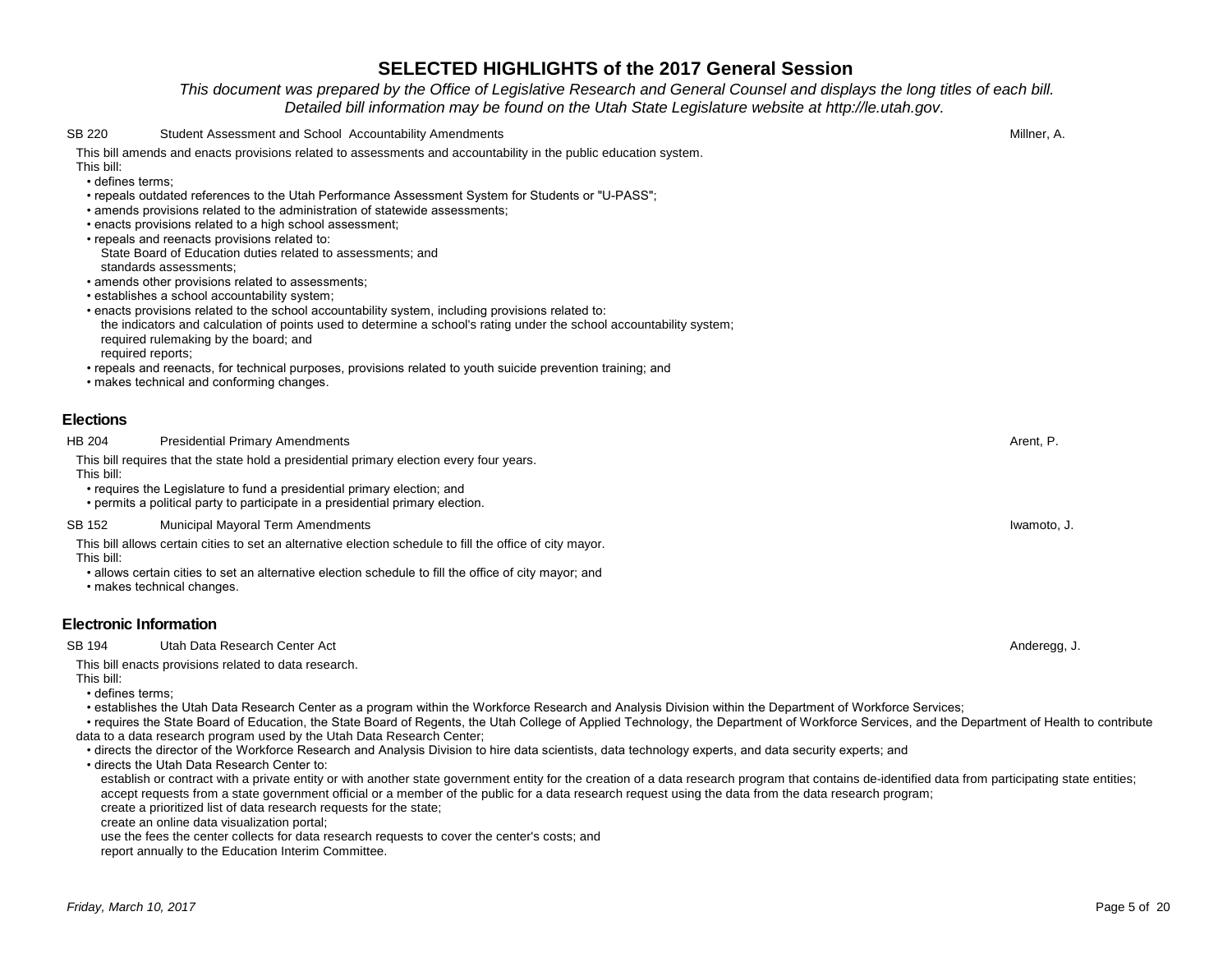*This document was prepared by the Office of Legislative Research and General Counsel and displays the long titles of each bill. Detailed bill information may be found on the Utah State Legislature website at http://le.utah.gov.* 

## **Energy**

SB 273 Energy Development Amendments **Adams, J. S.** Adams, J. S.

This bill enacts the Commercial Property Assessed Clean Energy Act or C-PACE Act. This bill:

• defines terms;

- enacts the Commercial Property Assessed Clean Energy Act or C-PACE Act;
- repeals provisions related to energy assessments from the Assessment Area Act;
- limits the availability of judicial recourse to challenge or enjoin certain assessments and bonds;
- creates the C-PACF district;
- requires the Office of Energy Development (OED) to administer and direct the actions of the C-PACE district;
- allows OED to delegate OED's authority over the C-PACE district to a third party, subject to certain contractual provisions;
- provides for a local governing body to adopt an energy assessment resolution or ordinance to designate an energy assessment area and levy an energy assessment upon private property where the property owner consents to the assessment;
- allows a local entity to levy an assessment against government land under certain circumstances;
- allows a property owner to pay an energy assessment in installments;
- provides for the creation of an assessment fund and limits the use and investment of money in the fund;
- describes the characteristics of an energy assessment lien;
- allows a local entity to assign an energy assessment lien to a third-party lender to provide financing for certain improvements, subject to certain contractual provisions;
- provides for the enforcement of an energy assessment lien, including for delinquent assessment payments;
- provides for the release and discharge of an assessed property and an energy assessment area;
- allows a local entity to issue an energy assessment bond and a refunding assessment bond;
- limits the liability and obligation of a local entity issuing an energy assessment bond;
- provides for the reduction of assessments after the issuance of a refunding assessment bond;
- subjects a refunding assessment bond that a local entity has already issued to the provisions of this bill;
- adds funds that OED collects for directing and administering the C-PACE district to the list of nonlapsing funds and accounts in the Budgetary Procedures Act;
- enacts a sunset date, subject to review, for the nonlapsing status of OED's funds;
- allows OED to charge fees for the performance of OED's duties; and
- makes technical and conforming changes.

## **Environmental Quality**

HB 115 Solid Waste Revisions McKell, M.

This bill modifies regulations in regard to nonhazardous solid waste.

- This bill:
- defines terms;
- modifies definitions;

 • states that no person may own, construct, modify, or operate any facility or site for the purpose of transferring, treating, or disposing of nonhazardous solid waste without first submitting and receiving the approval of the director for an operation plan for that facility or site;

- provides that certain waste entering Utah from other states for disposal or treatment be treated according to standards provided in Utah law;
- modifies fee structures for nonhazardous solid waste streams; and

• makes technical changes.

#### HB 183 Emissions Settlement Amendments Hawkes, T.

This bill enacts the Environmental Mitigation and Response Act and modifies vehicle registration requirements.

This bill:

- establishes the Environmental Mitigation and Response Act, including establishing an expendable special revenue fund;
- states that the director of the Department of Environmental Quality may administer the expendable special revenue fund;
- states that, in certain circumstances, vehicle registration may not be denied on the basis of:
	- a defeat device; or
- an Environmental Protection Agency-approved modification; and
- makes technical changes.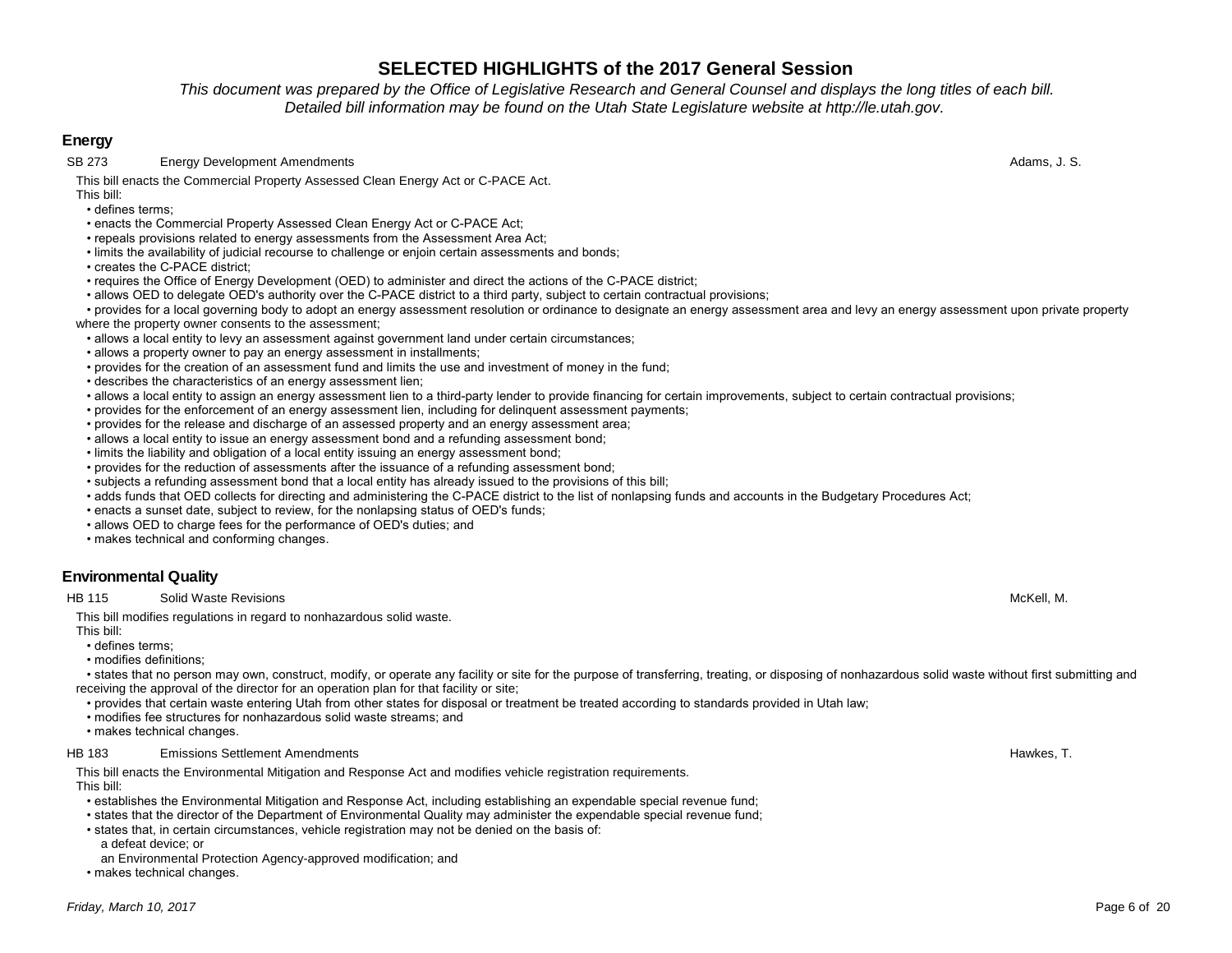*This document was prepared by the Office of Legislative Research and General Counsel and displays the long titles of each bill. Detailed bill information may be found on the Utah State Legislature website at http://le.utah.gov.* 

### **Federalism**

HJR 17 Joint Resolution to Restore the Division of Governmental Responsibilities Between the National Government and the States Ivory, K.

### This joint resolution of the Legislature urges the President of the United States and Congress to recognize state authority and take action to restore power to the states. This resolution:

- calls upon the President of the United States to reenact President Ronald Reagan's Executive Order 12612 and to create a national commission on federalism;
- urges Congress to pass and adhere to the Enumerated Powers Act;
- urges Congress to pass the Regulations from the Executive in Need of Scrutiny Act;
- urges Congress to pass the Intergenerational Financial Obligations Reform Act;
- urges Congress to direct the Government Accountability Office to conduct an audit of federal programs, rules, regulations, and laws that have federalism implications;
- demands that all branches of the federal government refrain from any activity that limits the policymaking discretion of the states; and
- encourages other states to join with the state of Utah in documenting issues of federal overreach.

## **Government Purchasing**

| <b>HB 460</b>                  | Capitol Development Projects Bonding Amendments                                                                                                                                                                                                                                                                                                                                                                                    | Froerer, G.  |
|--------------------------------|------------------------------------------------------------------------------------------------------------------------------------------------------------------------------------------------------------------------------------------------------------------------------------------------------------------------------------------------------------------------------------------------------------------------------------|--------------|
| This bill:                     | This bill modifies provisions relating to the issuance of bonds for the prison project.                                                                                                                                                                                                                                                                                                                                            |              |
|                                | • increases the authorization for the issuance and extends the maximum maturity date of bonds for the prison project; and<br>• makes technical changes.                                                                                                                                                                                                                                                                            |              |
| SB 133                         | <b>Procurement Process Amendments</b>                                                                                                                                                                                                                                                                                                                                                                                              | Mayne, K.    |
| This bill:                     | This bill modifies provisions relating to the procurement process.                                                                                                                                                                                                                                                                                                                                                                 |              |
|                                | • requires a request for proposals for a construction project to require offerors to include in a proposal the offeror's safety plan for the company and for the specific site; and<br>• requires the evaluation criteria of a request for proposals for a construction project to include the existence and quality of an offeror's safety plan for the company and for the specific site.                                        |              |
| Health                         |                                                                                                                                                                                                                                                                                                                                                                                                                                    |              |
| <b>HB 308</b>                  | <b>Public Health and Schools</b>                                                                                                                                                                                                                                                                                                                                                                                                   | Thurston, N. |
| This bill:<br>· defines terms; | This bill requires the Department of Health to create an online education module regarding certain preventable diseases.                                                                                                                                                                                                                                                                                                           |              |
|                                | • requires the Department of Health to:<br>create an online education module regarding certain preventable diseases; and                                                                                                                                                                                                                                                                                                           |              |
|                                | create a new vaccination exemption form;                                                                                                                                                                                                                                                                                                                                                                                           |              |
|                                | • amends the Utah Health Code regarding student vaccinations and records of student vaccinations;<br>• subject to certain exceptions, continues the requirement that a student receive certain vaccinations in order to attend school;                                                                                                                                                                                             |              |
|                                | • requires the renewal of a student's vaccination exemption under certain conditions;                                                                                                                                                                                                                                                                                                                                              |              |
|                                | • allows for the vaccination exemption form to be completed online in conjunction with the education module;<br>• continues the practice of preventing a local education agency from receiving weighted pupil unit money for a student who does not comply with vaccination requirements;<br>• addresses policies and procedures relating to vaccinations, recordkeeping, and disease outbreaks; and<br>· makes technical changes. |              |
| HB 346                         | <b>Suicide Prevention Programs</b>                                                                                                                                                                                                                                                                                                                                                                                                 | Eliason, S.  |
| This bill:                     | This bill amends and enacts provisions relating to suicide prevention programs.                                                                                                                                                                                                                                                                                                                                                    |              |
|                                | · establishes reporting requirements;                                                                                                                                                                                                                                                                                                                                                                                              |              |
|                                | • creates a position in the Department of Health; and                                                                                                                                                                                                                                                                                                                                                                              |              |

• provides for grant awards for suicide prevention programs.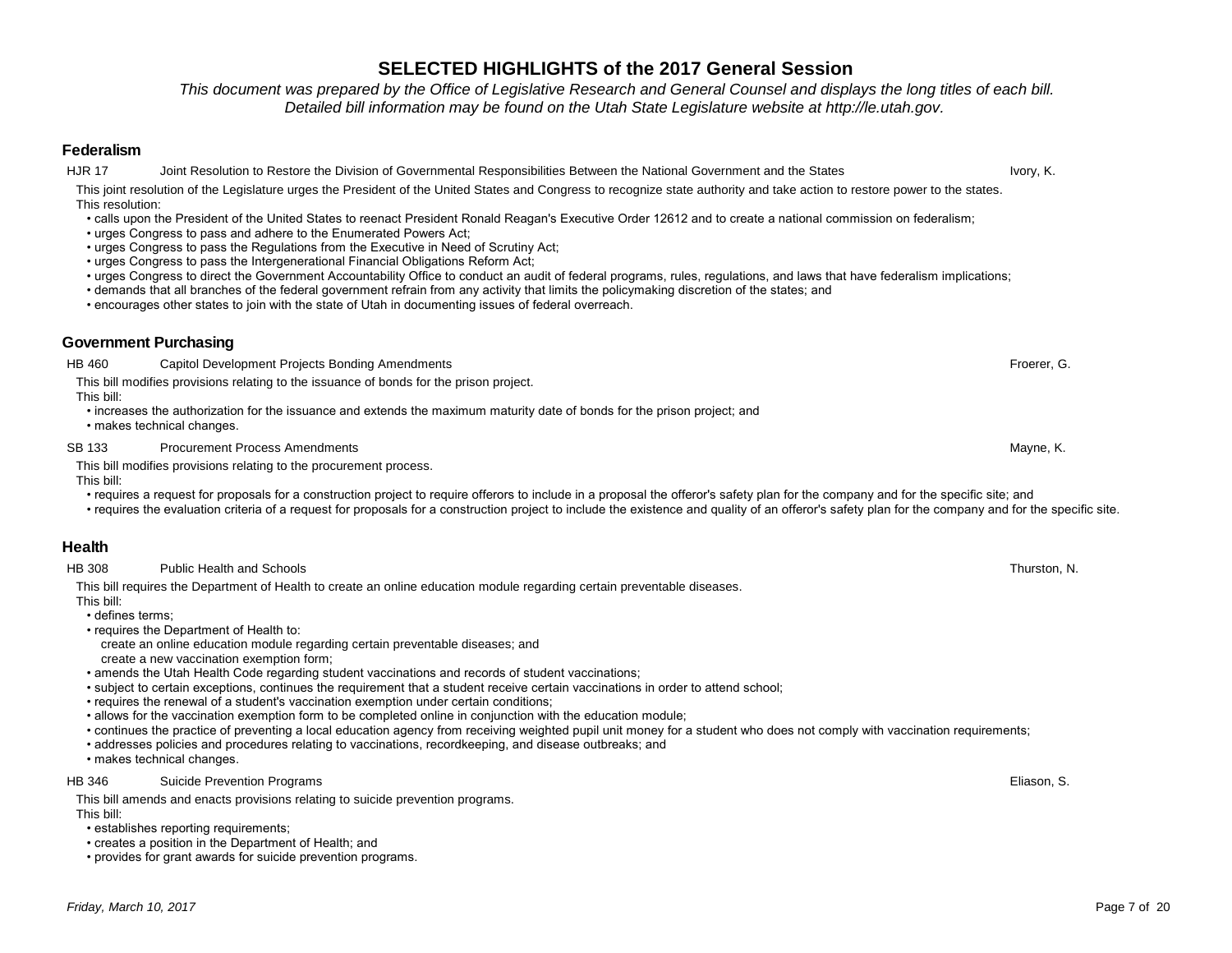*This document was prepared by the Office of Legislative Research and General Counsel and displays the long titles of each bill. Detailed bill information may be found on the Utah State Legislature website at http://le.utah.gov.* 

## **Health Care**

HB 128 Health Care Debt Collection Amendments Webb, R. C.

This bill modifies and enacts provisions related to health care claims practices.

This bill:

• defines terms;

• modifies the circumstances under which a health care provider may make a report to a credit bureau or use the services of a collection agency against an insured;

- addresses administrative penalties for a health care provider who fails to comply with the provisions of this bill; and
- makes technical and conforming changes.

### HB 154 Telehealth Amendments Ivory, K.

This bill amends the Medical Assistance Act, the Public Employees' Benefit and Insurance Program Act, and the Insurance Code to provide coverage, and coverage transparency, for certain telehealth services.

This bill:

• defines terms;

- amends the Medical Assistance Act regarding reimbursement for telemedicine services;
- amends the Insurance Code to require insurer transparency regarding telehealth reimbursement;
- amends the Public Employees' Benefit and Insurance Program Act (PEHP) regarding reimbursement for telemedicine services;
- requires the Department of Health and PEHP to report to a legislative interim committee and a task force regarding telehealth services:

• requires a legislative study;

- describes responsibilities of a provider offering telehealth services; and
- amends the Electronic Prescribing Act to restrict certain prescriptions in conjunction with telehealth services.

### HB 435 Health Care Patient Privacy Amendments Gibson, F.

This bill amends provisions related to the use of body worn cameras by law enforcement in health care settings. This bill:

 • amends the Government Records Access and Management Act to classify an audio or video recording created by a body worn camera in a health care setting as a protected record under the Government Records Access and Management Act; and

• amends Title 77, Chapter 7a, Law Enforcement Use of Body-Worn Cameras, to:

require certain notice to a health care provider if a body worn camera is activated in a health care setting; and

prohibits the activation of a body worn camera in a health care setting unless the body worn camera is activated for a law enforcement encounter.

### SB 95 Air Ambulance Amendments **Harper, W.** And Structure American Structure American American American Harper, W.

This bill amends air ambulance provisions in the Utah Health Code. This bill:

• requires the Department of Health to establish an Air Ambulance Committee;

• establishes the membership of the Air Ambulance Committee;

• establishes the duties of the Air Ambulance Committee;

• sunsets the Air Ambulance Committee on July 1, 2019;

• authorizes the State Emergency Medical Services Committee to coordinate with the Health Data Committee to report air ambulance charges in the state;

• specifies the data that should be reported;

• requires the publication of certain data regarding air ambulance charges; and

• amends the duties of the Health Data Committee to assist the State Emergency Medical Services Committee with the reporting of the air ambulance charge data.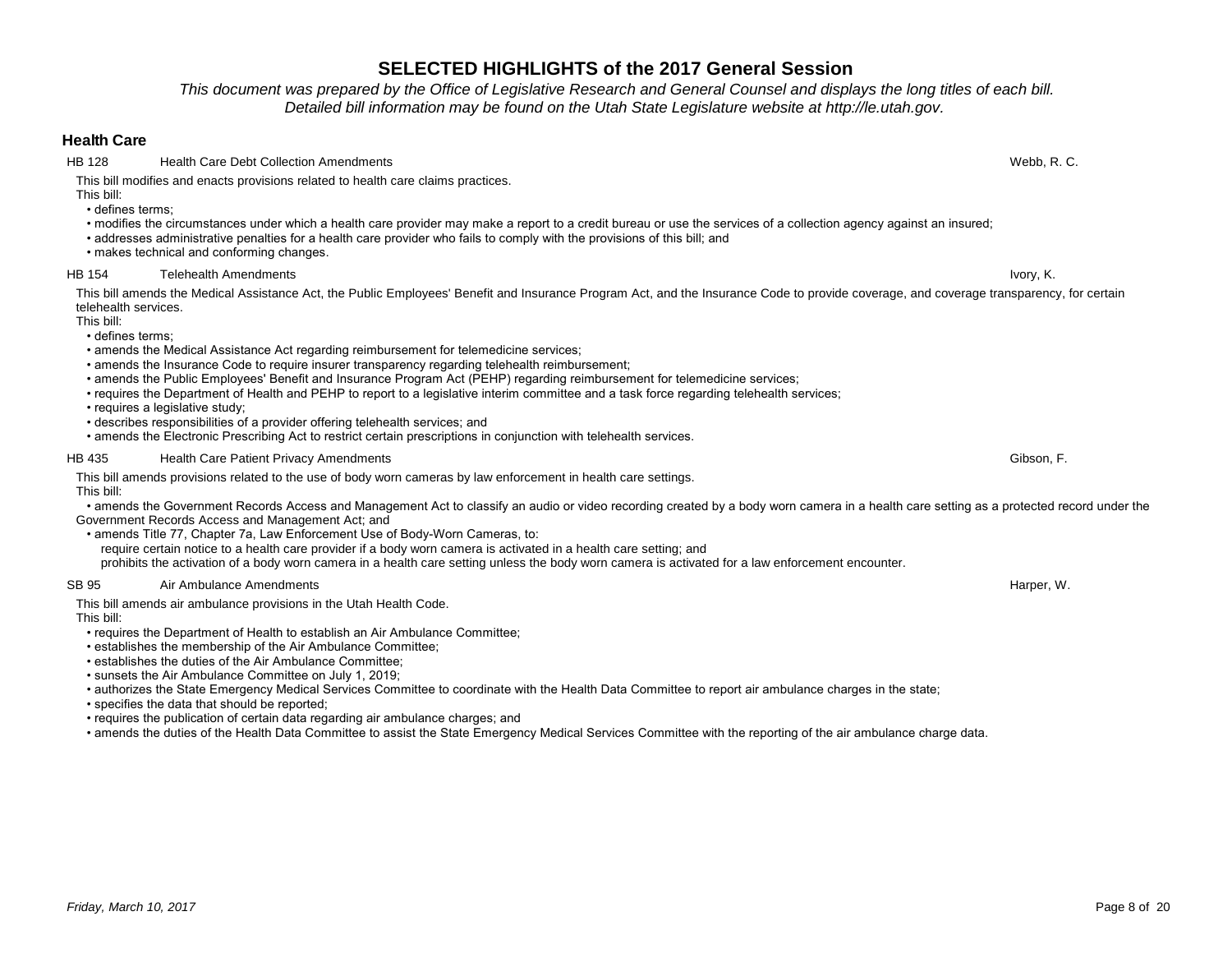*This document was prepared by the Office of Legislative Research and General Counsel and displays the long titles of each bill. Detailed bill information may be found on the Utah State Legislature website at http://le.utah.gov.* 

### **Higher Education**

SB 35 Veterans Tuition Gap Program Act Amendments **Example 2018** Securities and the example of the example of the examilla, L.

This bill amends access to the Veterans Tuition Gap Program.

This bill:

- amends the federal programs to which the Veterans Tuition Gap Program (the program) relates;
- amends the institutions of higher education in which a qualifying veteran using the program must be enrolled;
- removes the requirement that a qualifying veteran using the program qualify for a federal program; and
- makes technical changes.

### SB 117 Higher Education Performance Funding Millner, A.

This bill amends and enacts provisions related to performance funding for higher education institutions and applied technology colleges. This bill:

• defines terms;

• amends the powers and duties of the Utah College of Applied Technology Board of Trustees to include responsibilities related to a model to determine performance;

- creates a restricted account;
- requires that, up to a limit, certain individual income tax revenue be deposited in the restricted account;
- restricts the use of money in the restricted account to performance funding for higher education institutions and applied technology colleges;
- requires the Department of Workforce Services to estimate the amount of growth, over a baseline amount, in individual income tax revenue generated by targeted jobs;
- directs the Legislature to determine appropriations from the restricted account for higher education institutions and applied technology colleges based on performance;
- requires the State Board of Regents and the Utah College of Applied Technology Board of Trustees to: develop models for measuring the performance of higher education institutions and applied technology colleges; and report annually to the Higher Education Appropriations Subcommittee on the performance of higher education institutions and applied technology colleges;
- provides for the Office of the Legislative Auditor General to conduct an audit, subject to prioritization of the Audit Subcommittee; and

• makes technical and conforming changes.

## **Homeless Persons**

HB 441 Housing and Homeless Reform Initiative Amendments Gibson, F.

This bill modifies provisions related to homelessness and homeless shelters.

This bill:

• modifies the ordinances and other regulations that a municipality may enforce for a homeless shelter;

• modifies the requirements for the Homeless Coordinating Committee and the Housing and Community Development Division to award grants or contracts related to a facility that will provide

shelter or other services to the homeless; and

• makes technical changes.

## **Housing**

### HB 36 Affordable Housing Amendments **Edwards, R.** Affordable Housing Amendments **Edwards, R.** Affordable Housing Amendments

This bill modifies provisions related to housing and community development. This bill:

- defines terms;
- creates the Economic Revitalization and Investment Fund;
- establishes requirements for the distribution of money from the fund;
- modifies state low-income housing tax credit provisions; and
- makes technical and conforming changes.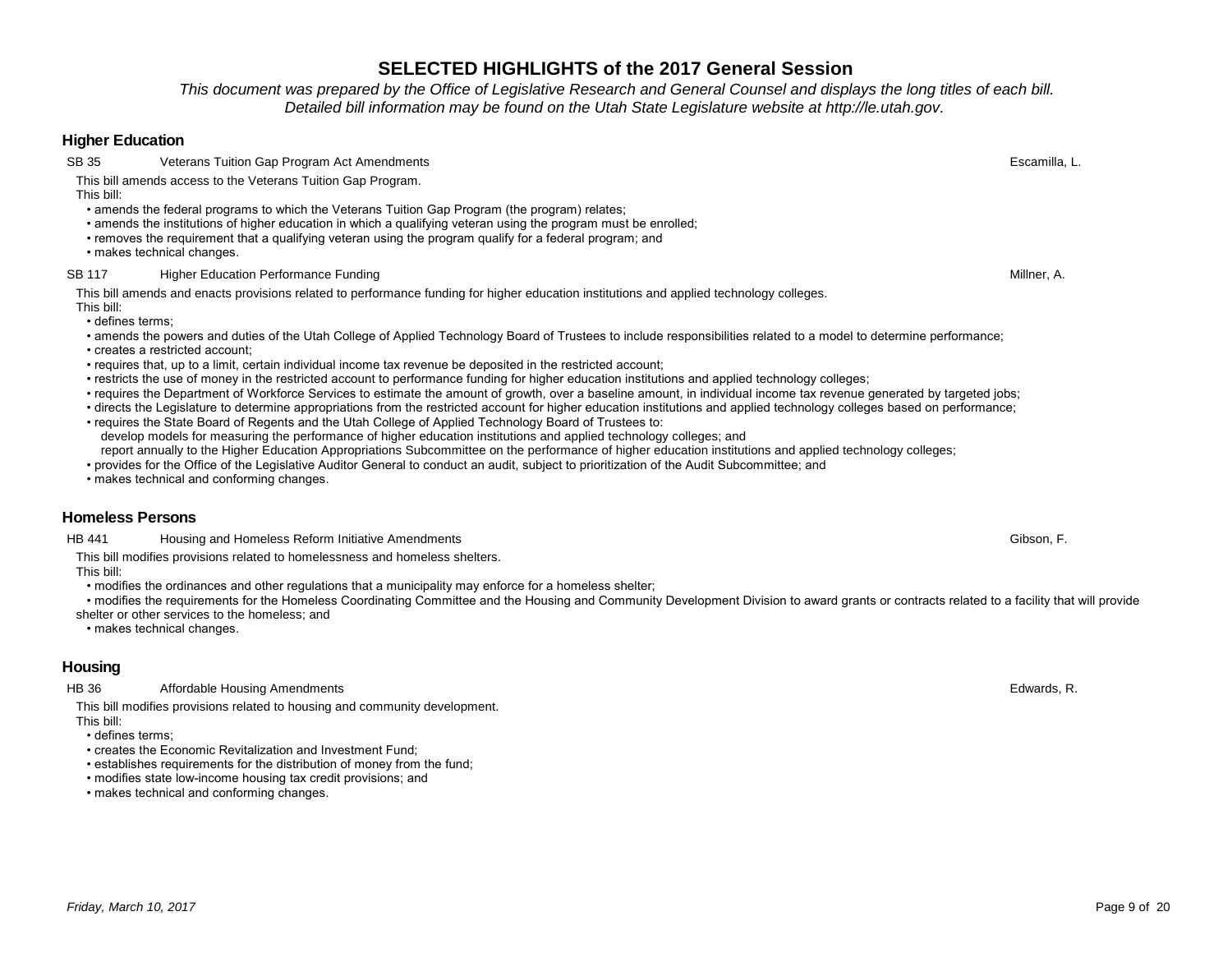# *Friday, March 10, 2017* Page 10 of 20

# **SELECTED HIGHLIGHTS of the 2017 General Session**

*This document was prepared by the Office of Legislative Research and General Counsel and displays the long titles of each bill. Detailed bill information may be found on the Utah State Legislature website at http://le.utah.gov.* 

## **Human Services**

HB 141 Unborn Child Protection Amendments **Stratton, Contained Acts and Stratton, Contained Acts and Stratton, K.** 

This bill amends the information that is required to be given to ensure that a woman gives informed consent before the performance of an abortion procedure. This bill:

- requires specified medical personnel to inform a woman seeking an abortion of the options and consequences of aborting a medication-induced abortion; and
- requires the Department of Health to include in its published, printed materials an explanation of the options and consequences of aborting a medication-induced abortion.

## SB 266 Division of Child and Family Services Appeals **Example 2018** 2019 12:30 Division of Child and Family Services Appeals **Henderson, D.**

This bill amends provisions relating to the maintenance of division reports. This bill:

- establishes time frames for the expungement of a division report;
- requires the division to make rules regarding expungement of a division report; and
- makes technical changes.

## **Job Training**

HB 240 Employability to Careers Program Schultz, M. Schultz, M. Schultz, M. Schultz, M. Schultz, M. Schultz, M.

This bill creates the Employability to Careers Program within the Governor's Office of Management and Budget.

This bill: • defines terms;

- creates a restricted account called the Employability to Careers Program Restricted Account;
- creates the Employability to Careers Program Board within the Governor's Office of Management and Budget;
- authorizes the board to enter into a results-based contract with a fiscal intermediary;
- requires the Governor's Office of Management and Budget to staff the board;
- describes the components of an education, employability training, and workforce placement program that may be funded by money from the restricted account;
- authorizes the board to obtain the services of a programmatic intermediary to assist the board with validating the feasibility of entering into a results-based contract;
- requires an independent evaluation of the performance outcomes of the Employability to Careers Program; and
- authorizes payments from the restricted account to the fiscal intermediary if certain benchmarks are met by a service provider.

# **Judiciary**

HB 191 Judiciary Related Amendments **Snow, V. L.** Snow, V. L.

This bill modifies provisions related to the judiciary.

This bill:

- addresses judicial candidacy;
- modifies provisions related to when the commission shall allow a judge to appear before the commission;
- provides for reconsideration if the Utah Supreme Court issues a public sanction of a judge before the voter information pamphlet is published;

• modifies survey requirements:

- addresses confidentiality and anonymity of survey responses;
- modifies minimum performance standards;
- addresses intercept surveys for justice court judges administered by the commission; and
- makes technical amendments.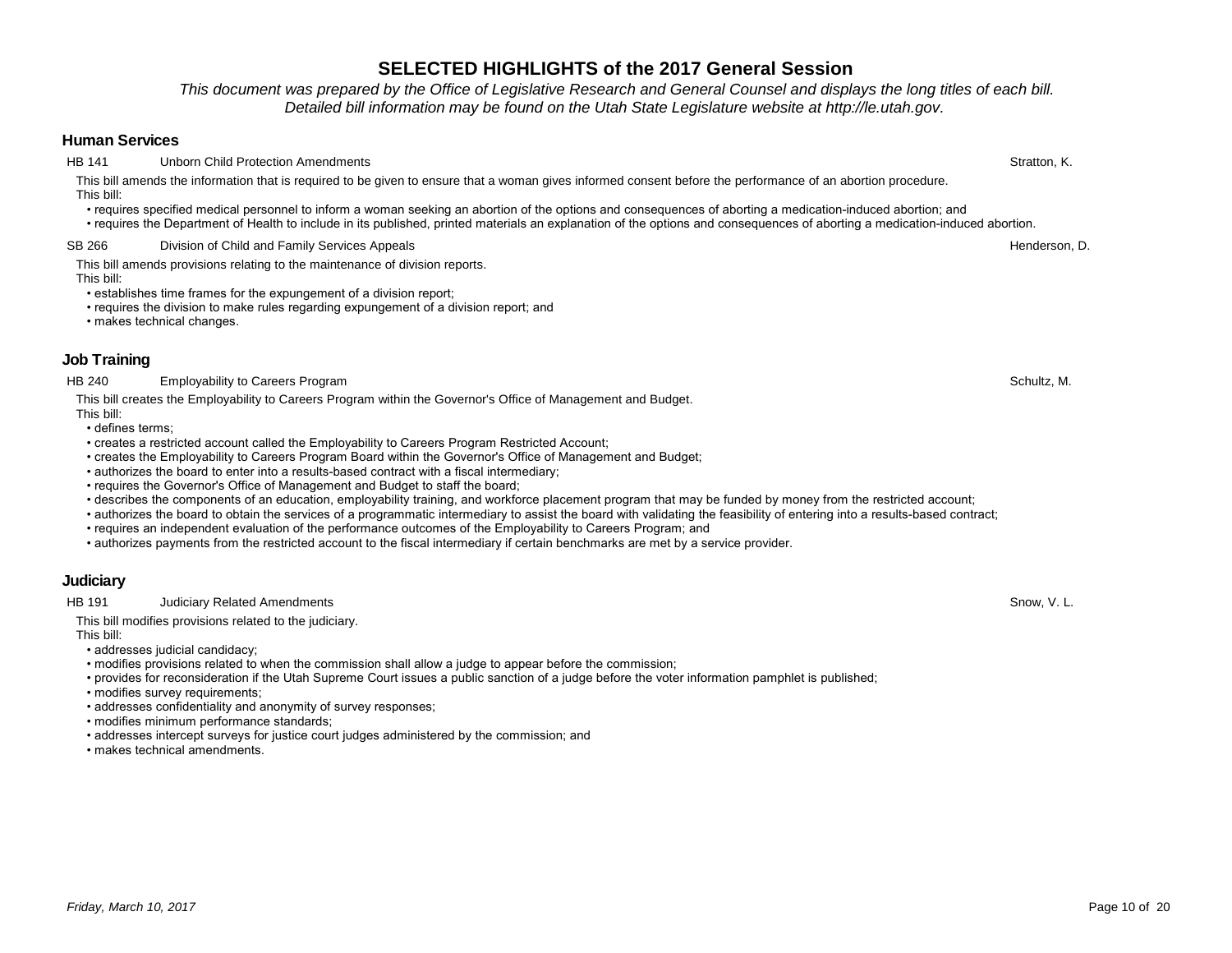*This document was prepared by the Office of Legislative Research and General Counsel and displays the long titles of each bill. Detailed bill information may be found on the Utah State Legislature website at http://le.utah.gov.* 

HB 239 Juvenile Justice Amendments **Snow, V. L.** Snow, V. L.

This bill modifies provisions related to juvenile justice.

This bill:

- addresses duties of prosecutors;
- modifies adjudications of minors under the Alcoholic Beverage Control Act;
- amends provisions related to sanctions and driver licenses;
- addresses education of certain persons under 21 years of age;
- amends provisions related to powers and duties of local school boards, charter school governing boards, school districts, or public school administrators;
- addresses reporting of certain conduct;
- addresses public school discipline policies;
- modifies provisions related to rules addressing prohibited conduct;
- enacts an approach to disciplinary actions related to students;
- amends provisions related to disruptive student behavior;
- addresses contracts between LEAs and law enforcement for school resource officer services;
- modifies provisions related to controlled substances and prohibited acts;
- modifies sentencing requirements for minors and drug paraphernalia and controlled substances;
- repeals language regarding programs and procedures for minors committed to the custody of the Division of Child and Family Services;
- amends provisions related to in-home services;
- amends definition provisions;
- addresses expenditure of money by the Department of Human Services;
- modifies provisions related to the Division of Juvenile Justice Services;
- modifies provisions related to restitution by a youth offender;
- addresses location of detention facilities and services;
- addresses commitment;
- modifies provisions related to the Youth Parole Authority;
- addresses discharge of youth offender;
- addresses youth services for prevention and early intervention;
- addresses community-based programs;
- modifies provisions related to the Commission on Criminal and Juvenile Justice;
- amends provisions related to minors and intoxication;
- amends provisions related to the buying and possession of a cigar, cigarette, electronic cigarette, or tobacco;
- addresses the jurisdiction of the juvenile court;
- enacts language regarding warrants;
- addresses when a minor may be taken into custody;
- addresses summons;
- repeals language regarding bench warrants;
- modifies provisions related minors being taken into custody or detention or alternatives;
- addresses when the attorney general represents the Division of Child and Family Services;
- modifies provisions related to the adjudication in juvenile courts;
- addresses a judgment, decree, or order and the rights and responsibilities of agency or individual granted custody, probation, or protective supervision;
- addresses fines, fees, and restitution;
- enacts provisions related to case planning and appropriate responses;
- enacts provisions related to detention risk assessment tool;
- amends provisions related to prosecutors and review of case;
- modifies the citation procedure;
- addresses a minor held in detention;
- modifies suspension of driver license;
- modifies jurisdiction of district court;
- modifies enforcement of contempt or a fine, fee, or restitution;
- addresses youth court;
- addresses jurisdiction of courts; and
- makes technical and conforming amendments.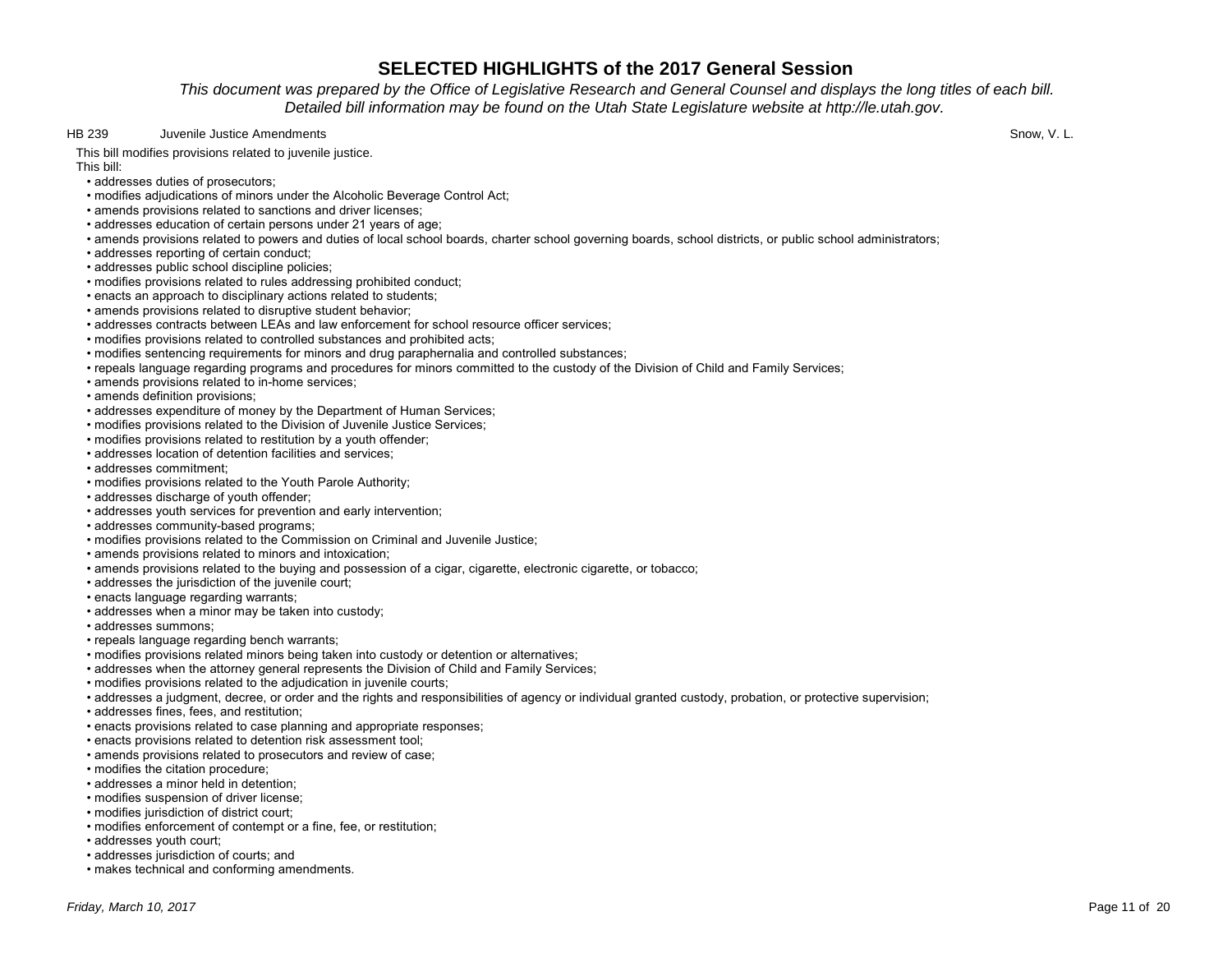## *This document was prepared by the Office of Legislative Research and General Counsel and displays the long titles of each bill. Detailed bill information may be found on the Utah State Legislature website at http://le.utah.gov.*

| SB 185                                                                                    | Cause of Action for Minors Injured by Pornography                                                                                                                                                                                                                                                                                                                                                                                                                         | Weiler, T.     |
|-------------------------------------------------------------------------------------------|---------------------------------------------------------------------------------------------------------------------------------------------------------------------------------------------------------------------------------------------------------------------------------------------------------------------------------------------------------------------------------------------------------------------------------------------------------------------------|----------------|
| This bill:<br>• enacts definitions:<br>• provides exemptions;<br>· establishes liability; | This bill amends the Judicial Code to provide for a cause of action for minors injured by pornography.<br>• provides a safe harbor; and<br>· addresses damages and class actions.                                                                                                                                                                                                                                                                                         |                |
| SB 193                                                                                    | Judicial Performance Evaluation Commission Modifications                                                                                                                                                                                                                                                                                                                                                                                                                  | Weiler, T.     |
| This bill:                                                                                | This bill modifies provisions related to judicial performance.<br>• addresses appointments to the commission;<br>• requires a certain number of members to vote on recommendations to retain or not retain a judge;<br>• amends provisions related to judicial performance evaluations;<br>· addresses judicial performance surveys;<br>· amends provisions related to publication of judicial performance evaluations; and<br>· makes technical changes.                 |                |
| <b>Landlord - Tenant</b>                                                                  |                                                                                                                                                                                                                                                                                                                                                                                                                                                                           |                |
| HB 178                                                                                    | Good Landlord Amendments                                                                                                                                                                                                                                                                                                                                                                                                                                                  | King, Brian S. |
| This bill:                                                                                | This bill modifies provisions related to disproportionate rental fees.<br>• prohibits a municipality from requiring a residential landlord to deny tenancy to an individual based on the individual's criminal history.                                                                                                                                                                                                                                                   |                |
|                                                                                           | <b>Law Enforcement and Criminal Justice</b>                                                                                                                                                                                                                                                                                                                                                                                                                               |                |
| HB 123                                                                                    | Juvenile Offenses Amendments                                                                                                                                                                                                                                                                                                                                                                                                                                              | Roberts, M.    |
| This bill:<br>• creates penalties; and                                                    | This bill makes changes to juvenile sex offenses when both juveniles are under 18 years of age.<br>• creates a new provision for unlawful adolescent sexual activity between persons under 18 years of age;<br>• makes technical and conforming corrections.                                                                                                                                                                                                              |                |
| HB 149                                                                                    | Child Abuse Offender Registry                                                                                                                                                                                                                                                                                                                                                                                                                                             | Owens, D.      |
| This bill:                                                                                | This bill creates the Child Abuse Offender Registry to be administered by the Department of Corrections.<br>• creates the Child Abuse Offender Registry;<br>• requires persons convicted of felony child abuse, child endangerment, and human trafficking to register;<br>· specifies requirements for registration;<br>• sets penalties for failure to register; and<br>$\mathcal{L}$ . The contract of $\mathcal{L}$<br>de la constanta della constitutione della compo |                |

• places the registry within the Department of Corrections.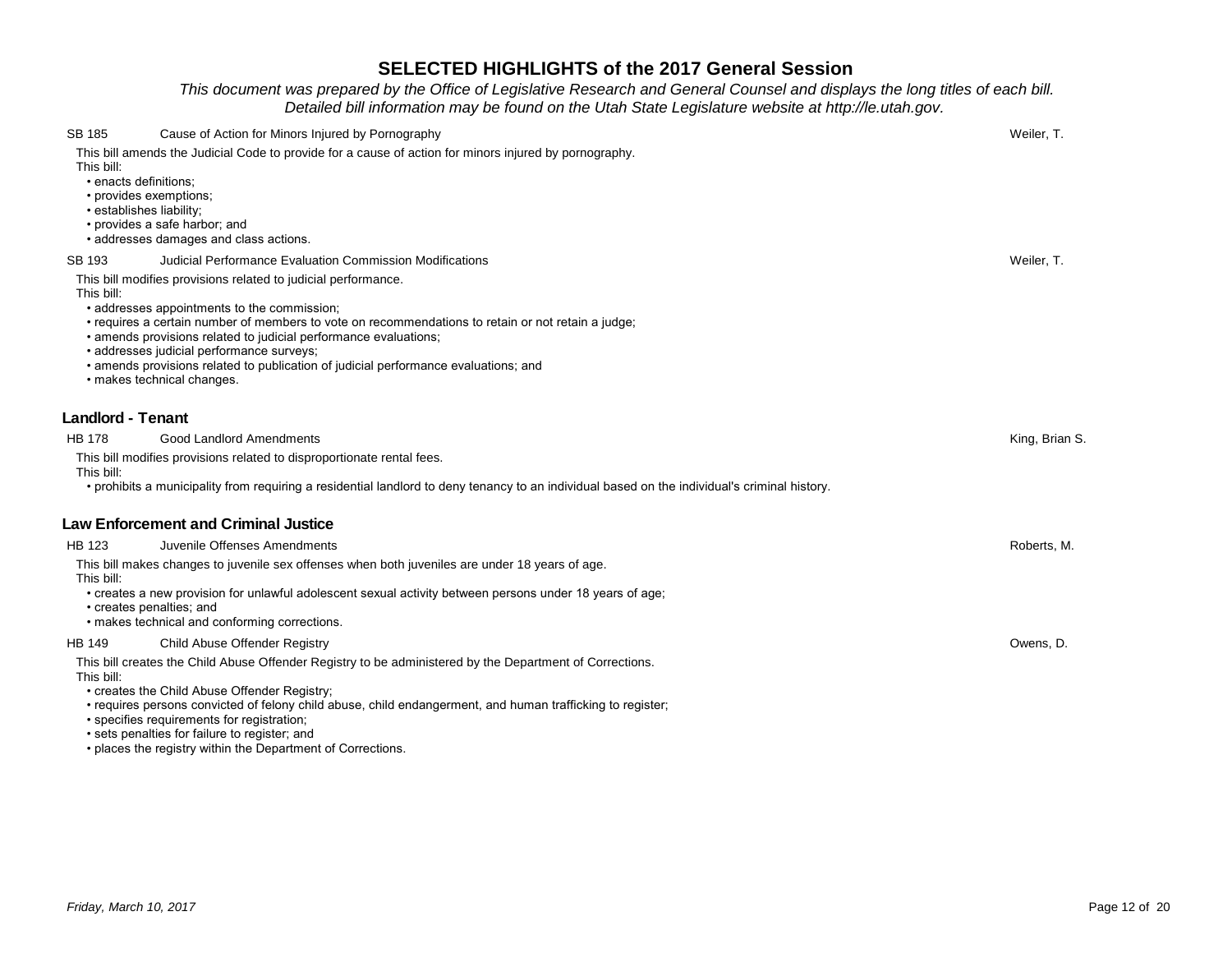## *This document was prepared by the Office of Legislative Research and General Counsel and displays the long titles of each bill. Detailed bill information may be found on the Utah State Legislature website at http://le.utah.gov.*

### HB 200 Sexual Assault Kit Processing Amendments Romero, A.

This bill modifies provisions of the criminal code regarding the testing of sexual assault kits.

This bill:

- requires that all sexual assault kits, except for those classified as restricted kits, be tested to obtain DNA profiles;
- provides that testing of a sexual assault kit be completed within a specified amount of time;
- provides the process by which sexual assault kits shall be stored and transmitted for testing;
- provides that a sexual assault kit shall be classified as a restricted kit if the victim chooses not to interview with law enforcement about the sexual assault or sexual abuse;
- provides the guidelines and process for the retention and disposal of sexual assault kits;
- requires medical personnel who conduct sexual assault examinations to inform each victim of specified rights, available treatments, and services;
- authorizes the Department of Public Safety to develop and implement a statewide sexual assault kit tracking system;
- requires the Department of Public Safety and the Utah Prosecution Council to develop and offer training to law enforcement officers on responding to cases of sexual assault or sexual abuse;
- requires the Peace Officers Standards and Training division to provide training to persons seeking certification as a peace officer on sexual assault and sexual abuse;

 • provides rulemaking authority for the Department of Public Safety to implement the tracking system, establish the timelines for processing sexual assault kits, and the submission of information for each sexual assault kit; and

• requires the Department of Public Safety to report to the Law Enforcement and Criminal Justice Interim Committee each year regarding the processing of sexual assault kits.

### HB 208 Jail Release Orders Amendments **Ivory, K.** Ivory, K.

This bill modifies provisions related to jail release agreements and jail release court orders.

This bill: • defines terms;

 • modifies the conditions under which an arresting law enforcement agency may release an individual arrested for certain offenses against a child or vulnerable adult or sexual assault; and • makes technical and conforming changes.

#### SB 71 Criminal Accounts Receivable Amendments Critics Control of the State of the Criminal Accounts Receivable Amendments Criminal Accounts Receivable Amendments Criminal Accounts Receivable Amendments Criminal Accounts Re

This bill makes changes in the monitoring and collection of criminal judgment accounts receivable.

This bill:

- defines terms;
- specifies when criminal judgment accounts receivable may be assigned to the Office of State Debt Collection;
- allows the court to modify amounts and payment schedules in order to avoid a default;
- provides that the court may hold a delinquent or defaulting defendant in contempt;
- outlines possible consequences for a delinquent or defaulting defendant; and
- makes technical and conforming amendments.

### SB 87 Civil Asset Forfeiture Revisions Thatcher, D.

This bill modifies the Forfeiture and Disposition of Property Act regarding forfeiture and the claiming of property.

This bill:

• amends specified definitions;

• amends provisions regarding the determination that property is subject to forfeiture;

- amends civil forfeiture procedures to provide for seized currency to be returned to the claimant in specified circumstances;
- provides that when property valued at less than \$10,000 is seized, the property shall be returned to the claimant;

• provides that when property is determined to be subject to forfeiture, and the claimant is then acquitted of the offense giving rise to the forfeiture, the property shall be returned; and

• facilitates the return of seized property to an innocent owner.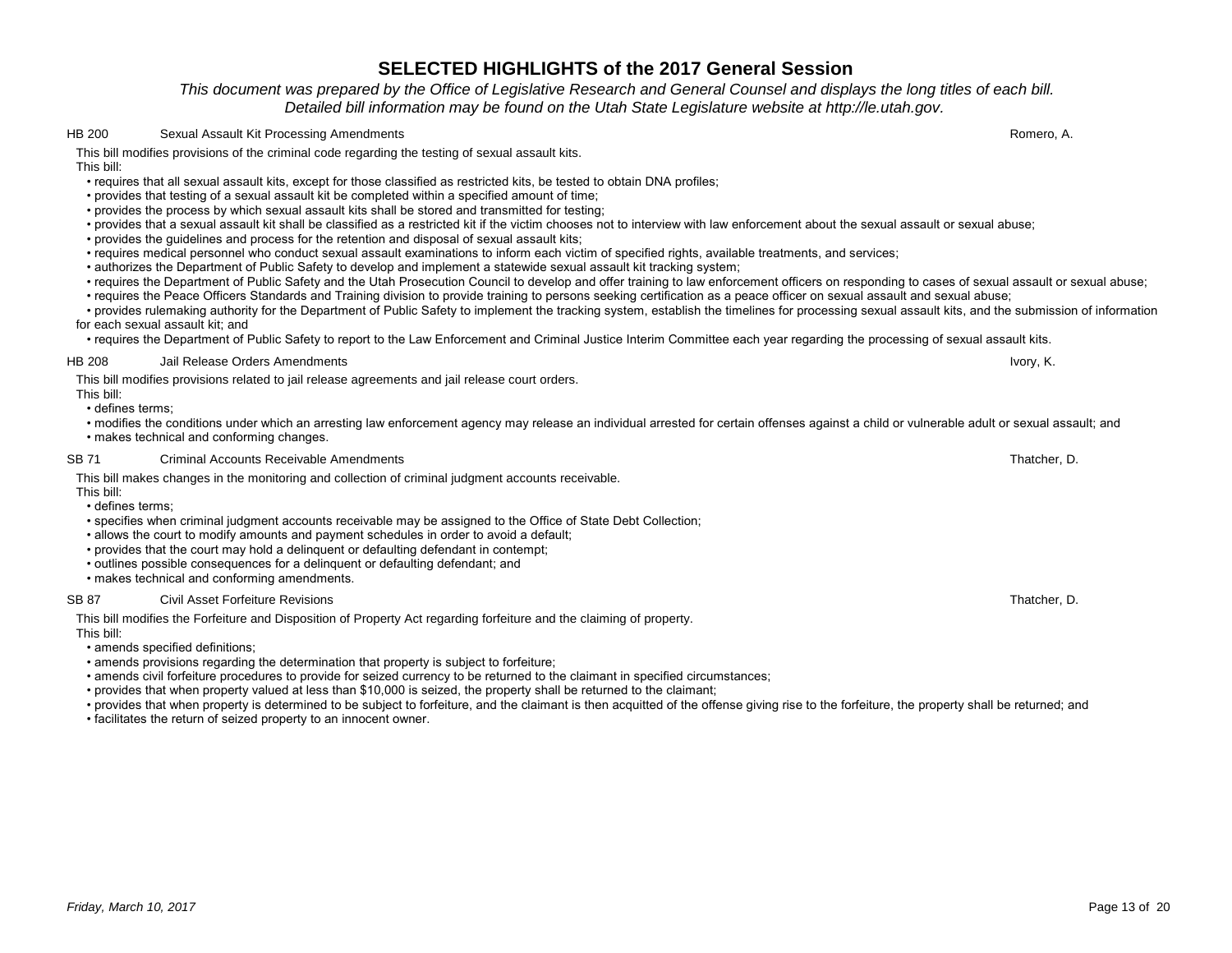*This document was prepared by the Office of Legislative Research and General Counsel and displays the long titles of each bill. Detailed bill information may be found on the Utah State Legislature website at http://le.utah.gov.* 

## **Political Subdivisions (Local Issues)**

HB 232 Land Use Amendments **Schultz, M. Schultz, M. Schultz, M. Schultz, M. Schultz, M. Schultz, M. Schultz, M.** 

This bill modifies county and municipal land use provisions.

This bill:

- enacts and modifies definitions applicable to county and municipal land use provisions;
- addresses a provision relating to the imposition of stricter requirements or higher standards than required by state law;
- enacts a provision directing a land use authority on how to interpret and apply land use regulations and specifying the nature of a land use authority's land use decision;
- addresses provisions relating to the preparation, recommendation, and enactment of land use regulations;
- addresses a provision relating to the authority to adopt and amend land use regulations; and
- addresses provisions relating to appeals of land use decisions.

#### HB 399 Governmental Immunity Amendments Snow, V. L.

This bill modifies provisions relating to governmental immunity.

This bill:

- provides that governmental immunity is preserved for an injury arising out of or in connection with, or resulting from, certain conduct or conditions even if immunity would otherwise be waived; • enacts language specifying the relationship between an injury and certain conduct or conditions in determining whether immunity applies;
- allows a claimant to begin an action after the applicable time limit if a previous timely action failed or was dismissed, other than on the merits, and other conditions are met; and
- modifies language relating to a plaintiff's undertaking in an action against a governmental entity.

### SB 250 Food Truck Licensing and Regulation **For a struck of the Contract Contract Contract Contract Contract Contract Contract Contract Contract Contract Contract Contract Contract Contract Contract Contract Contract Contr**

This bill enacts the Food Truck Licensing and Regulation Act to address local regulation of food trucks.

This bill:

- defines terms;
- prevents a political subdivision from requiring multiple business licenses, permits, or fees for a food truck to operate in more than one location within the political subdivision;
- requires a political subdivision to grant a business license to a food truck operator who presents certain safety certificates and a business license from another political subdivision;
- requires that fees for a business license or a health department food truck permit not generate revenue but only reimburse the political subdivision or local health department for the cost of regulation:
- requires a political subdivision conducting a fire safety inspection of a food truck to ensure compliance with certain standards set by the Utah Fire Prevention Board;
- requires reciprocity between local health departments regarding health department food truck permits and political subdivisions regarding fire safety inspections;
- establishes when a business license or event permit is required for a food truck event;
- prevents a political subdivision from imposing certain requirements or prohibitions on the operation of a food truck;
- requires the Utah Fire Prevention Board to establish criteria for the fire safety inspection of a food truck; and
- makes technical and conforming changes.

## **Public Lands**

HB 407 Utah Public Land Management Act Amendments Noel, N. Noel, N. Noel, N. Noel, N. Noel, N. Noel, N. Noel, N

This bill modifies provisions in the Utah Public Land Management Act. This bill:

• states that public land shall be managed, as much as possible, to promote multiple uses of the land, including hunting;

- describes the process to sell or exchange a parcel of public land;
- states that a county sheriff is the primary law enforcement authority on public land;
- creates the prospective Department of Land Management;
- describes the procedure to select the director of the Department of Land Management; and
- makes technical changes.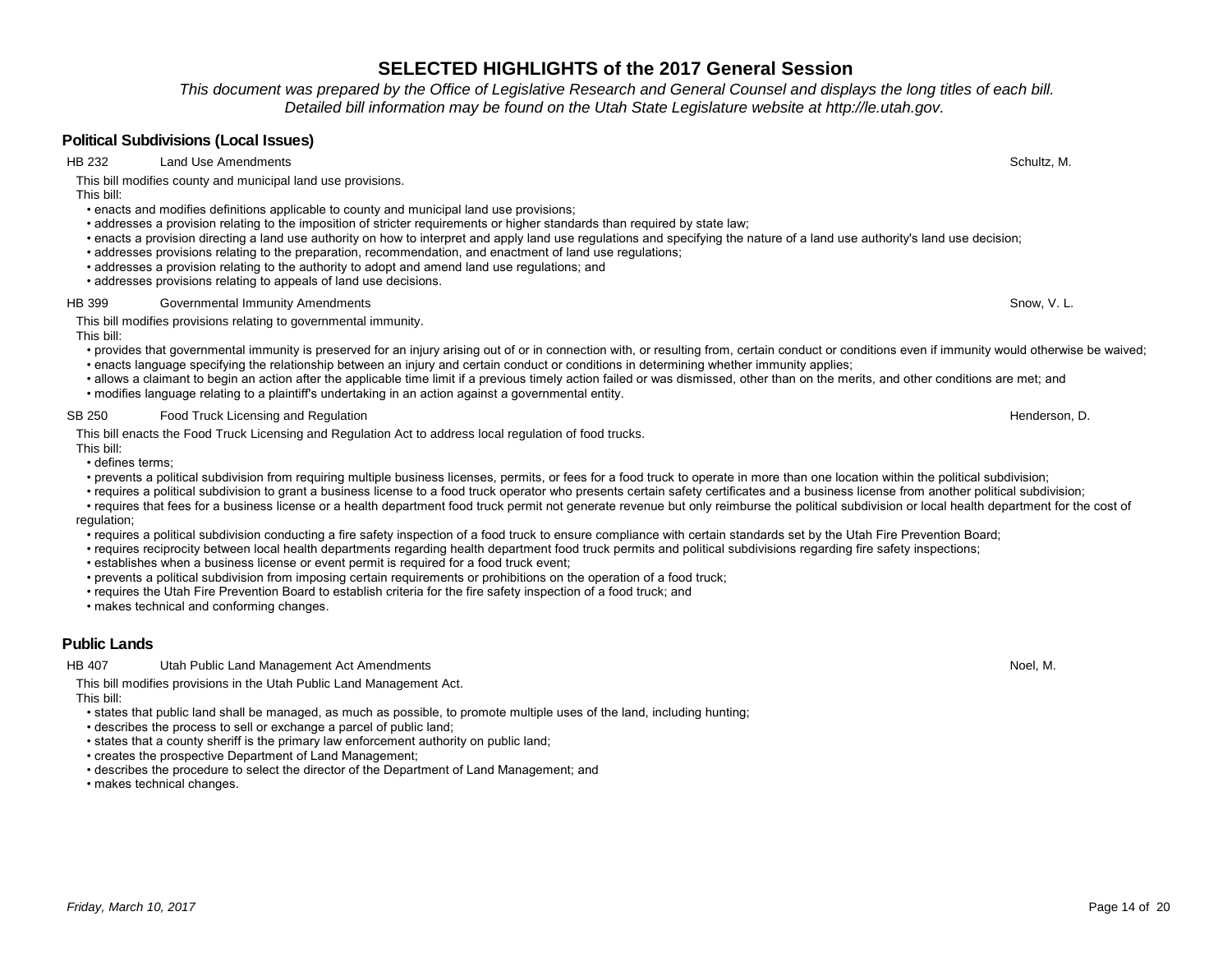*This document was prepared by the Office of Legislative Research and General Counsel and displays the long titles of each bill. Detailed bill information may be found on the Utah State Legislature website at http://le.utah.gov.* 

## **Public Safety**

HB 155 Driving Under the Influence and Public Safety Revisions Thurston, N. Thurston, N.

This bill amends provisions related to driving under the influence.

This bill:

- reduces the blood alcohol content limit for driving under the influence;
- reduces the blood alcohol content limit in relation to certain criminal offenses;
- defines "novice learner driver";

• defines "novice licensed driver";

• modifies the definition of "alcohol restricted driver" to include a novice learner driver and a novice licensed driver; and

• makes technical changes.

## **Public Utilities**

SB 130 Universal Service Fund Amendments **Hinkins, D.** Same Service Fund Amendments Hinkins, D. Same Service Fund Amendments **Hinkins, D.** Same Service Fund Amendments **Hinkins**, D. Same Service Fund Amendments **Hinkins**,

This bill amends provisions related to the Universal Public Telecommunications Service Support Fund.

This bill:

- provides that a telecommunications provider that establishes and maintains a network capable of providing access lines, connections, or wholesale broadband Internet access service may qualify for payments from the Universal Public Telecommunications Service Support Fund for use in carrier of last resort areas;
- requires each access line or connection provider in the state to contribute to the Universal Public Telecommunications Service Support Fund;
- requires the Public Service Commission to develop a method for calculating the amount of each contribution charge assessed to an access line or connection provider;
- combines a surcharge and funding for administering the hearing and speech impaired program with the Universal Public Telecommunications Service Support Fund and surcharge;
- provides for a depreciation method and rate-of-return for a carrier of last resort that receives support from the Universal Public Telecommunications Service Support Fund;
- provides that a wireless telecommunications provider is eligible for a distribution from the Universal Public Telecommunications Service Support Fund for providing lifeline service under certain circumstances; and

• defines terms.

## **Retirement**

HB 165 Higher Education Retirement Amendments Netwood, J. Netwood, J. Netwood, J. Netwood, J. Netwood, J. Netwood, J. Netwood, D. Netwood, D. Netwood, D. Netwood, D. Netwood, D. Netwood, D. Netwood, D. Netwood, D. Netwood,

This bill modifies the Utah State Retirement and Insurance Benefit Act by amending provisions relating to higher education retirement participation.

This bill: • provides definitions;

 • provides that the Board of Directors of each applied technology college, rather than the State Board of Regents, shall designate the public or private retirement systems, organizations, or companies that a regular full-time employee of each applied technology college is eligible to participate in under certain retirement systems or plans; and

• makes technical and conforming changes.

## SB 109 Small Employer Retirement Program Shane Shane Shane Shane Shane Shane Shane Shane Shane Shane Weiler, T.

This bill enacts provisions relating to tax credits for small employers.

This bill:

• defines terms; and

• establishes an income tax credit for certain small employers that offer employees access to a qualified retirement plan.

# **Revenue and Taxation**

HB 23 Income Tax Credit Modifications **Peterson, J.** And The State of the State of the State of the Peterson, J.

This bill amends the individual income tax credit for certain residential renewable energy systems. This bill:

• phases out the individual income tax credit for certain residential renewable energy systems; and

• amends the maximum individual income tax credit for certain residential renewable energy systems.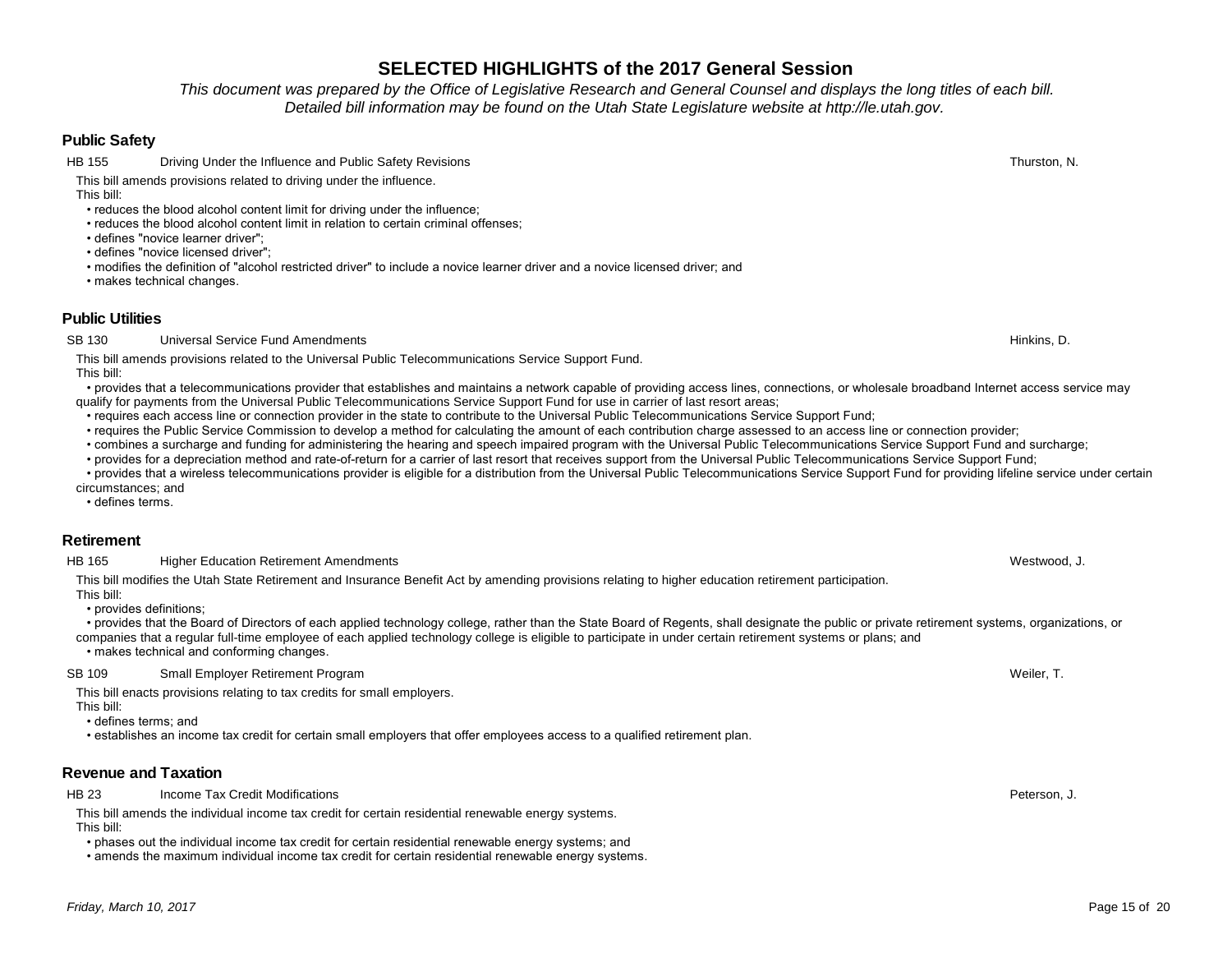# *Friday, March 10, 2017* Page 16 of 20

# **SELECTED HIGHLIGHTS of the 2017 General Session**

*This document was prepared by the Office of Legislative Research and General Counsel and displays the long titles of each bill. Detailed bill information may be found on the Utah State Legislature website at http://le.utah.gov.* 

### SB 197 Refinery Sales and Use Tax Exemption Amendments Adams, J. S. Adams, J. S.

This bill modifies provisions relating to a sales and use tax exemption for certain refineries.

This bill:

• provides definitions;

 • provides a sales and use tax exemption for amounts paid or charged for a purchase or lease of machinery, equipment, normal operating repair or replacement parts, catalysts, chemicals, reagents, solutions, or supplies by a refiner;

 • provides that beginning on a certain date, a refiner that seeks to be eligible for the sales and use tax exemption shall annually report certain information to the Office of Energy Development; • requires the Office of Energy Development to annually certify that the refiner is eligible for the sales and use tax exemption if the refiner's refinery that is located within the state meets certain

fuel standards;

• grants the Office of Energy Development rulemaking authority to administer the certification requirements; and

• makes technical and conforming changes.

### SB 276 Transportation Funding Modifications **Transportation** Funding Modifications Van Tassell, K.

This bill modifies the Motor and Special Fuel Tax Act by amending motor and special fuel tax provisions. This bill:

- requires the State Tax Commission to annually reduce the amount of a deposit of sales and use tax revenue to the Transportation Investment Fund of 2005 in certain circumstances;
- amends provisions governing the calculation of the statewide average rack price of a gallon of motor fuel for purposes of determining the motor and special fuel tax rate;

• requires the Division of Finance to annually transfer a certain amount of revenue from the Transportation Fund to the Transportation Investment Fund of 2005; and

• makes technical and conforming changes.

## **State Officers and Employees**

HB 156 State Job Application Process **Hollins, S.** State Job Application Process **Hollins, S.** State Job Application Process **Hollins**, S.

This bill modifies general labor provisions.

This bill:

• defines terms;

• provides that a public employer may not require an applicant to disclose a past criminal conviction before an initial interview for employment; and

• provides exemptions for certain public employers.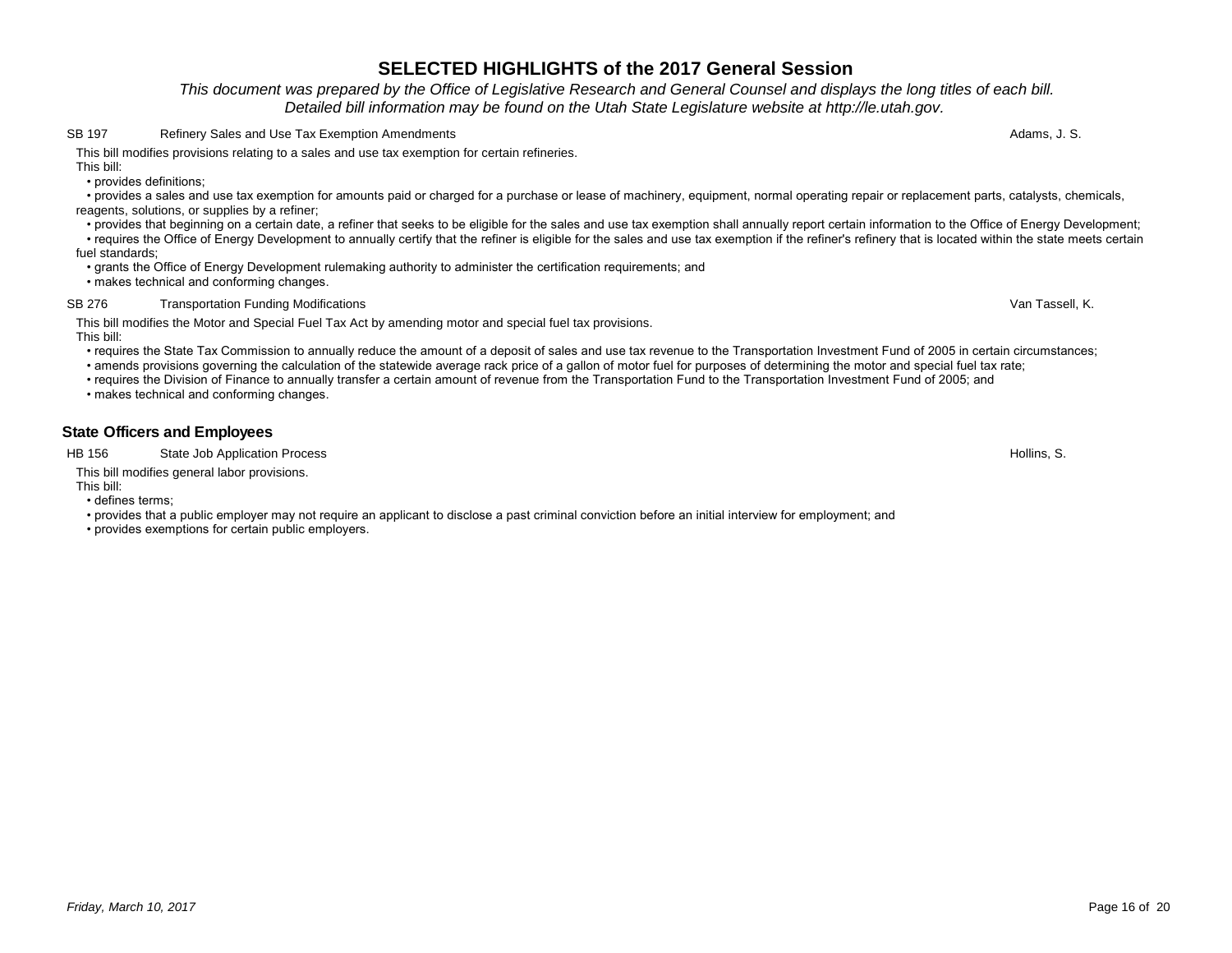*This document was prepared by the Office of Legislative Research and General Counsel and displays the long titles of each bill. Detailed bill information may be found on the Utah State Legislature website at http://le.utah.gov.* 

### **Telecommunications**

SB 198 Utah Communications Authority Amendments **Harper, W. S. Authority American** Harper, W. Harper, W. Harper, W.

This bill amends provisions related to providing 911 emergency service.

This bill:

- defines terms;
- repeals a 911 emergency service charge;
- modifies the composition of the Utah Communications Authority Board;
- modifies the duties of the Utah Communications Authority;
- creates regional advisory committees that report to the Utah Communications Authority Board;
- creates an operations advisory committee;
- repeals certain provisions that gave the Utah Communications Authority bonding authority;
- imposes certain charges on each access line within the state, and provides for the collection of the charges and the distribution of the proceeds of the charges;
- directs the State Tax Commission to distribute the proceeds of a 911 emergency service charge to public safety answering points within the state according to a formula based on a public safety answering point's proportion of total 911 emergency communications;
- provides that a public agency may not establish a new public safety answering point after a certain day;
- directs the State Tax Commission to report on access line providers that are delinquent in paying emergency service charges;
- requires the Utah Communications Authority to meet with stakeholders to identify existing communications sites and develop a plan for the public safety communications network;
- provides future repeal dates;
- provides future effective dates;
- designates appropriations from certain restricted accounts as nonlapsing;
- repeals certain advisory committees within the Utah Communications Authority;
- requires a county to conduct an audit of the county's emergency services under certain circumstances; and
- delegates, to the executive director of the Utah Communications Authority, certain duties formerly assigned to divisions within the Utah Communications Authority.

## **Tourism**

### SB 264 Outdoor Recreation Grant Program **Okerlund, R.** Channel Communication Control Communication Channel Channel Channel Channel Channel Channel Channel Channel Channel Channel Channel Channel Channel Channel Channel Cha

This bill creates the State Transient Room Tax Act and modifies provisions related to the Utah Office of Outdoor Recreation.

This bill:

- defines terms;
- imposes a state transient room tax on accommodations and related services;
- creates the Outdoor Recreation Infrastructure Account and the Hospitality and Tourism Management Education Account;
- distributes the revenues the state collects from the state transient room tax to:

the Outdoor Recreation Infrastructure Account to implement the Outdoor Recreational Infrastructure Grant Program; and

 the Hospitality and Tourism Management Education Account to fund the Hospitality and Tourism Management Career and Technical Education Pilot Program; and • establishes the Utah Outdoor Recreation Grant Advisory Committee.

*Friday, March 10, 2017* Page 17 of 20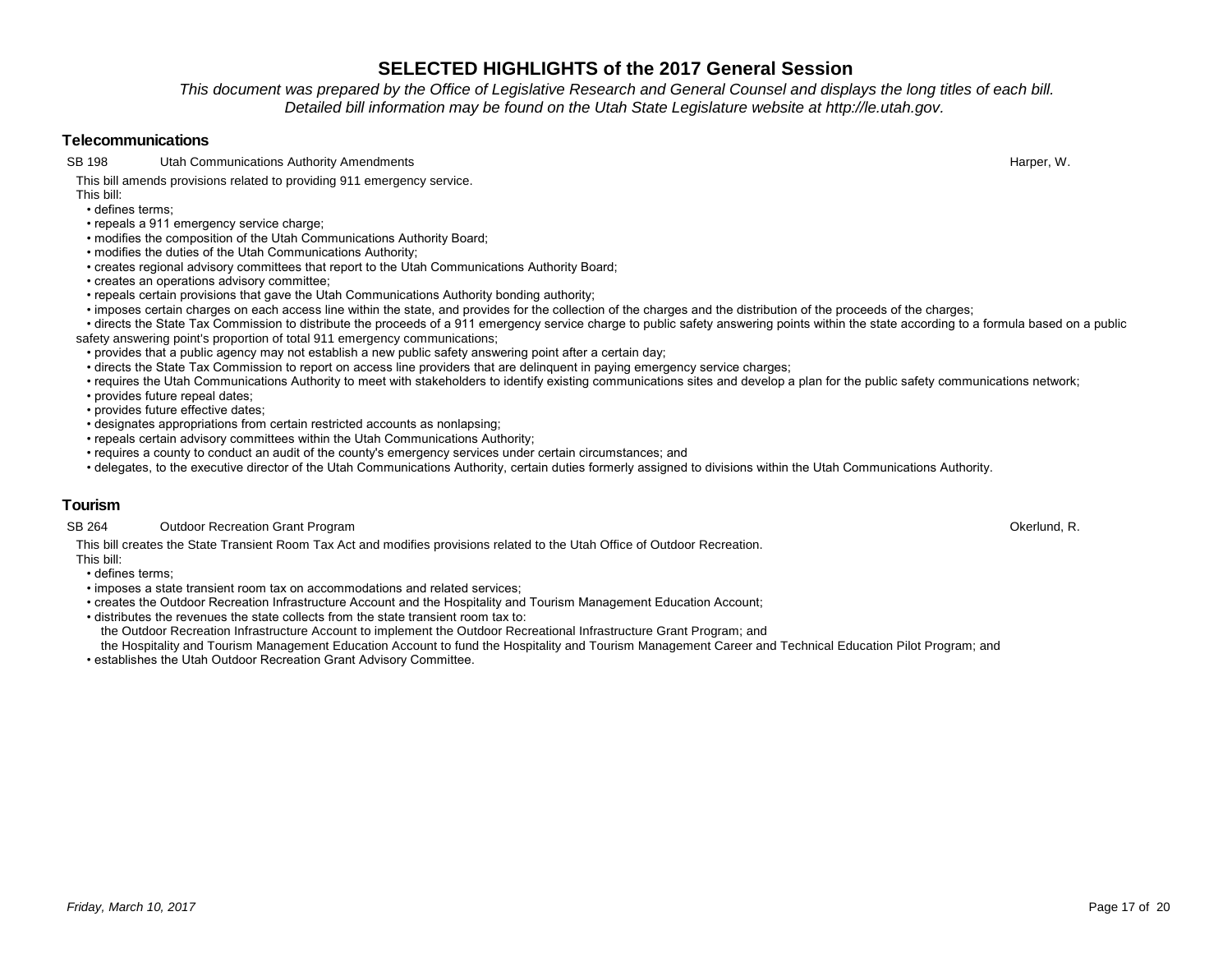*This document was prepared by the Office of Legislative Research and General Counsel and displays the long titles of each bill. Detailed bill information may be found on the Utah State Legislature website at http://le.utah.gov.* 

### **Transportation** SB 111 Unmanned Aircraft Amendments **Harper, W. Strategies and Strategies America** Harper, W. Harper, W. This bill modifies and establishes provisions related to unmanned aircraft. This bill: • defines terms; • reorganizes existing code related to unmanned aircraft; • preempts local laws related to unmanned aircraft; • exempts unmanned aircraft from registration with the state of Utah; • enacts provisions related to operation of unmanned aircraft by law enforcement, including: data collection, reporting, retention, and use; use of an unmanned aircraft for law enforcement operations; and use of data obtained by an unmanned aircraft operated by a civilian; • establishes certain safety requirements and limitations for the operation of an unmanned aircraft; • prohibits use of an unmanned aircraft equipped with a weapon; • prohibits a person from: committing trespass with an unmanned aircraft; committing a privacy violation with an unmanned aircraft; or committing voyeurism with an unmanned aircraft; • establishes criminal penalties; and • makes technical changes SB 159 Helmet Requirement Amendments **Shiozawa, B.** Shiozawa, B. Shiozawa, B. Shiozawa, B. Shiozawa, B. Shiozawa, B. Shiozawa, B. Shiozawa, B. Shiozawa, B. Shiozawa, B. Shiozawa, B. Shiozawa, B. Shiozawa, B. Shiozawa, B. S This bill raises the age at which an individual can legally operate certain vehicles on a highway without a helmet. This bill: • increases the age, from 18 to 21, under which an individual must wear protective headgear to operate certain vehicles on a highway; and • makes technical changes. SB 174 Public Transit and Transportation Governance Amendments **Harper, W. According the Contract Contract Amendments** Harper, W. This bill amends the governance of certain public transit districts, restricts powers of some public transit districts, and creates a task force. This bill: • amends provisions relating to the authority of a public service district that serves a population over 200,000 people to develop transit oriented developments; • requires a public transit district that serves a population over 200,000 people to have a citizens' advisory board, an office of constituent services, and an office of coordinated mobility; • creates the Transportation Governance and Funding Task Force; • provides an automatic repeal date for the task force; and • makes technical changes. SB 277 Highway General Obligation Bonds Authorization Harper, W. Shanghai Harper, W. Harper, W. Harper, W. Harper, W. This bill enacts and amends provisions relating to transportation funding. This bill: • authorizes the issuance of general obligation bonds to pay for certain state highway construction or reconstruction projects; • authorizes the issuance of general obligation bonds to pay for certain state or local highway construction or reconstruction projects, transportation facilities, or multimodal transportation projects in a county of the first class; • specifies the use of general obligation bond proceeds and the manner of issuance; • exempts certain general obligation bonds from certain debt limitation provisions; • requires the Department of Transportation and the Transportation Commission to report the amount of bonds needed to fund certain projects in the next fiscal year to the Executive Appropriations Committee of the Legislature before the bonds may be issued; and • makes technical changes.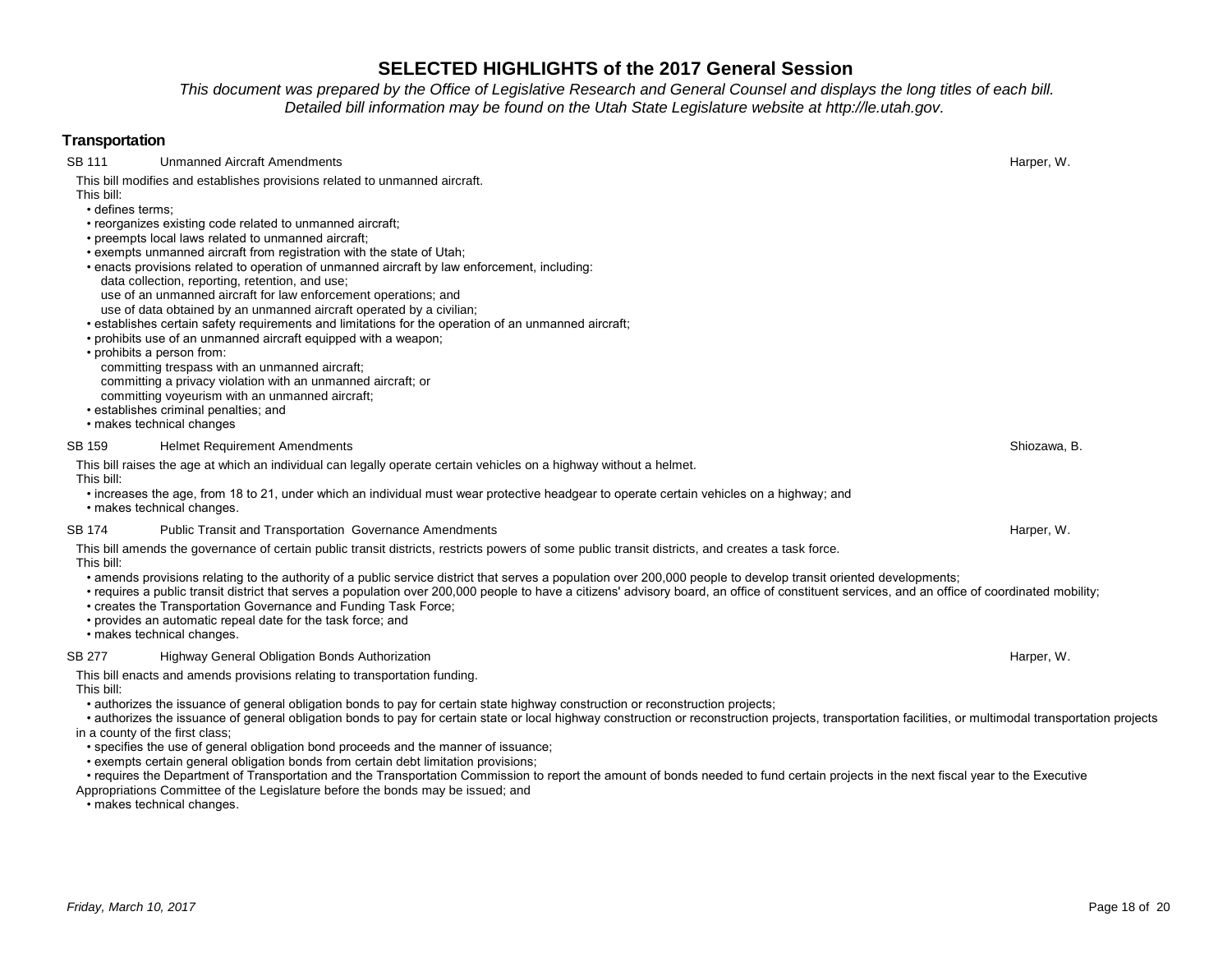*This document was prepared by the Office of Legislative Research and General Counsel and displays the long titles of each bill. Detailed bill information may be found on the Utah State Legislature website at http://le.utah.gov.* 

## **Unclaimed Property**

SB 175 Uniform Unclaimed Property Act **Hillyard, L.** Samuel Act and Security Act Hillyard, L. And Hillyard, L.

This bill modifies the Unclaimed Property Act.

This bill:

- provides and amends definitions;
- repeals and reenacts the Revised Uniform Unclaimed Property Act;
- amends and enacts provisions addressing the standards for determining when property is abandoned or unclaimed;
- amends and enacts provisions addressing the procedures for reporting and submitting abandoned or unclaimed property;
- amends and enacts provisions addressing the disposition of abandoned or unclaimed property in the administrator's custody;
- amends and enacts provisions addressing procedures and requirements for claiming ownership of abandoned or unclaimed property;
- amends and enacts provisions addressing the duties of a holder of abandoned or unclaimed property;
- amends and enacts provisions addressing the enforcement of the responsibilities and requirements for abandoned or unclaimed property;
- enacts provisions addressing the confidentiality and security of abandoned or unclaimed property reports and information; and
- makes technical and conforming changes.

## **Veterans Affairs**

HB 258 Veterans Tax Amendments Peterson, V.

This bill amends a property tax exemption for certain members of the military. This bill:

 • amends the definition of qualifying active duty military service to modify the time period during which a military member shall complete active duty military service to be eligible for a property tax exemption;

 • modifies the application requirements for claiming the qualifying active duty military service property tax exemption; and • makes technical changes.

HCR 2 Concurrent Resolution Recognizing the United States and Utah's Participation in World War I Handy, S. Handy, S.

This resolution recognizes the United States' and Utah's participation in World War I and urges the Utah Department of Veterans and Military Affairs to establish the Utah World War I Centennial Commission.

This resolution:

• recognizes the centennial commemoration of World War I, which spanned from July 28, 1914, to November 11, 1918;

 • urges the Governor, through the Utah Department of Veterans and Military Affairs and in coordination with the Utah Department of Heritage and Arts, to establish a Utah World War I Centennial Commission, modeled after the United States World War I Centennial Commission; and

• urges the future commission to develop a statewide awareness campaign to recognize the following:

the history of the war, including the causes, the reason for entry into the war by the United States, and the role of the United States military in the war;

the impact of the war on geopolitics through today;

 the impact of the war on America's and Utah's society and culture -- including science, the arts, and the humanities -- to encompass immigrants, minority populations, and women; the technological changes the war brought to transportation, industry, communication, and agriculture;

the search for peace up to, during, and after the war;

the World War I monuments and memorials scattered throughout the state; and

those who served and those who gave the ultimate sacrifice.

HCR 20 Concurrent Resolution Recognizing Those Who Served and Sacrificed During the Cold War Greene, G. Greene, B.

This concurrent resolution of the Legislature and the Governor commends the members of the Armed Forces and civilian personnel serving from the state of Utah who contributed to the historic victory in the Cold War and encourages appropriate recognitions for their service.

This resolution:

 • commends the members of the Armed Forces and civilian personnel serving from the state of Utah who contributed to the historic victory in the Cold War and expresses gratitude and appreciation for their service and sacrifices that made victory possible; and

• encourages the Veterans' and Military Affairs Commission to explore and advance appropriate commemorative and recognition initiatives for Cold War service.